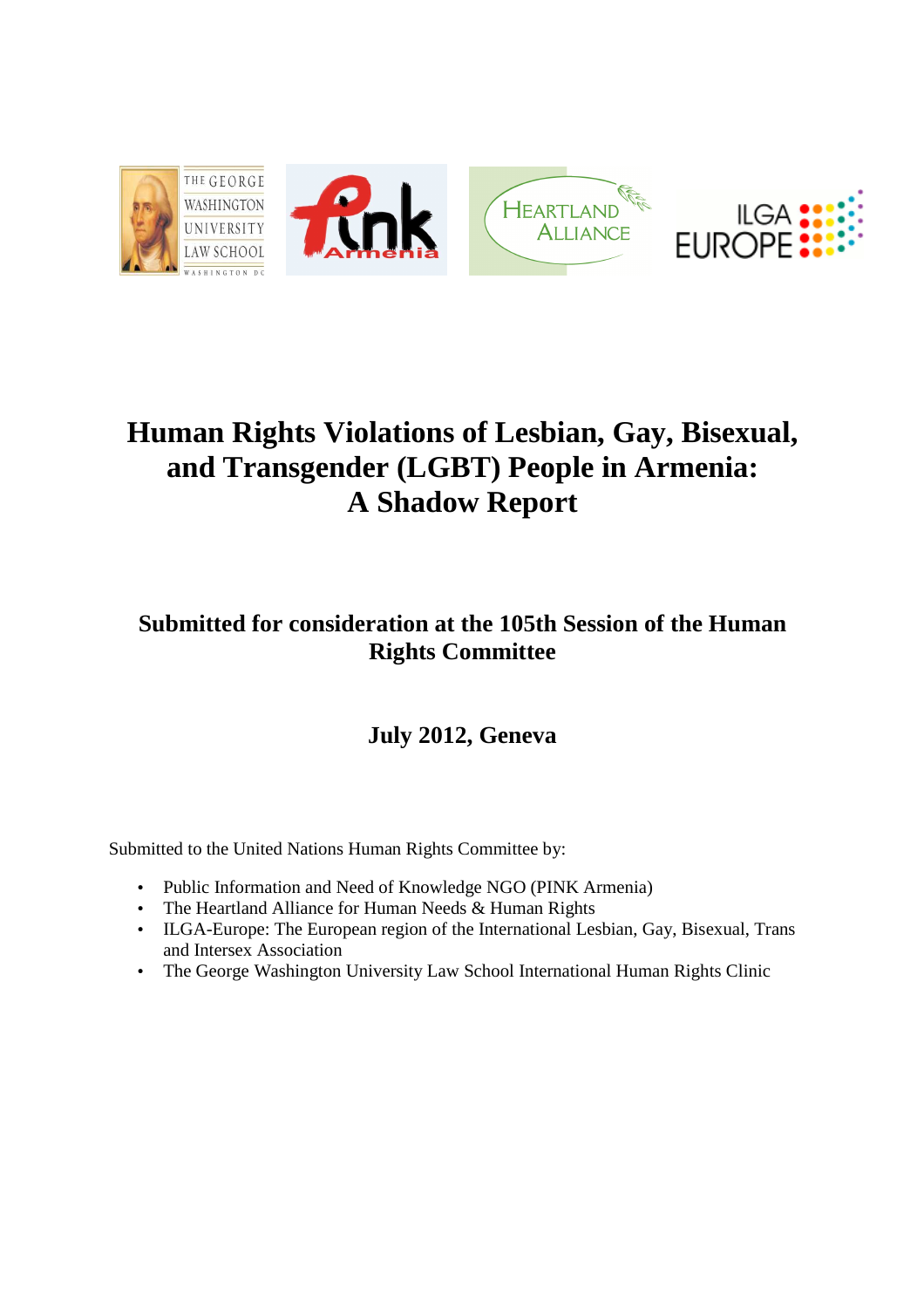# **Table of Contents**

| Articles 7, 9, and 10 (Prohibition of Torture and Cruel, Inhuman or Degrading Treatment<br>or Punishment; Right to Liberty and Security of Persons; and Treatment of Persons |
|------------------------------------------------------------------------------------------------------------------------------------------------------------------------------|
|                                                                                                                                                                              |
| Articles 19 and 20 (Freedom of Opinion and Expression, Prohibition of Hate Speech)19                                                                                         |
|                                                                                                                                                                              |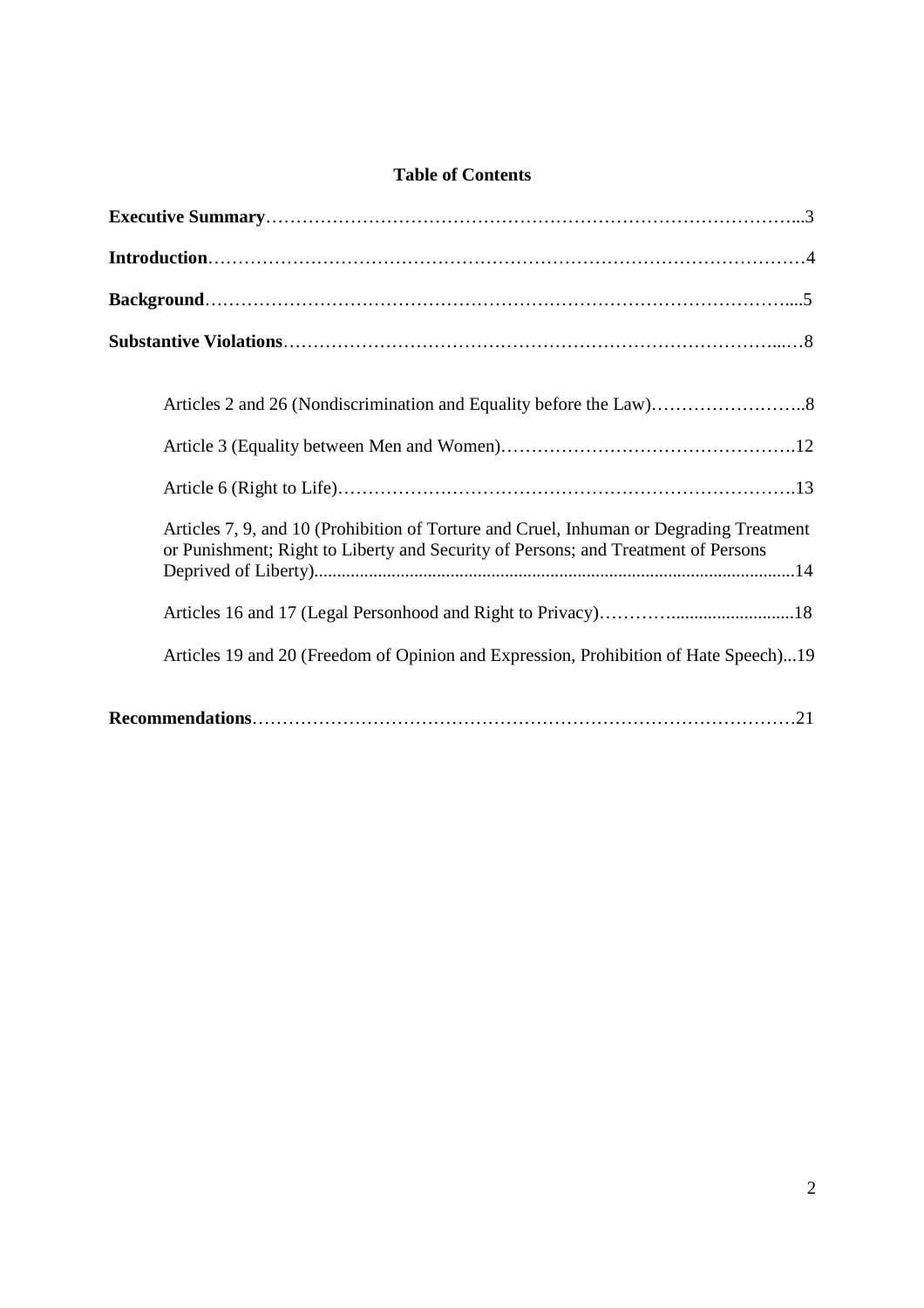# **EXECUTIVE SUMMARY**

This report is a joint submission by the Public Information and Need of Knowledge (PINK) NGO, the Heartland Alliance for Human Needs and Human Rights, ILGA-Europe: The European region of the International Lesbian, Gay, Bisexual, Trans and Intersex Association, and The George Washington University Law School International Human Rights Clinic to the United Nations (UN) Human Rights Committee ("HRC" or "the Committee") on the occasion of its consideration of the State of Armenia's implementation of the *International Covenant on Civil and Political Rights* ("the Covenant" or "the ICCPR") at the 105th session taking place in Geneva, Switzerland, on 9th to 27th July 2012.

The purpose of this report is to highlight the widespread and systematic human rights violations experienced by lesbian, gay, bisexual and transgender (LGBT) individuals in Armenia. These violations have become all the more concerning in light of the recent upsurge in violent attacks against the LGBT community, and speech inciting such attacks in the month of May 2012. In particular, the report draws the attention of the Committee to the following breaches of the Covenant:

- The State of Armenia remains deeply oppressive toward LGBT individuals, as reflected by public officials' statements against the LGBT community.
- The Armenian State fails to protect LGBT individuals from public stigma and hate speech because it has failed to enact laws that criminalize hate speech, including against LGBT persons.
- Individuals in Armenia are subject to discrimination on the basis of their sexual orientation and/or gender identity by both State and non-State actors, including in access to education, employment opportunities, and healthcare.
- Though inadequate reporting makes exact numbers uncertain, local human rights groups report an alarming number of non-combat deaths in the army each year, including deaths of LGBT individuals. Gay and bisexual men serving in the army may be particularly at risk. The Armenian State fails to adequately prevent, investigate, and/or prosecute incidents of gender and sexual orientation-based killings, including against LGBT individuals.
- Gay and bisexual men in Armenia suffer cruel, inhuman, and degrading treatment while serving in the army or detained in prison. In some instances, the State is responsible for this abuse or fails to adequately prevent, investigate, and/or prosecute incidents of violence toward LGBT individuals.
- The Armenian State refuses to recognize the gender identity of transgender persons. By denying transgender individuals appropriate identity documents, the State withholds from them the status of legal personhood.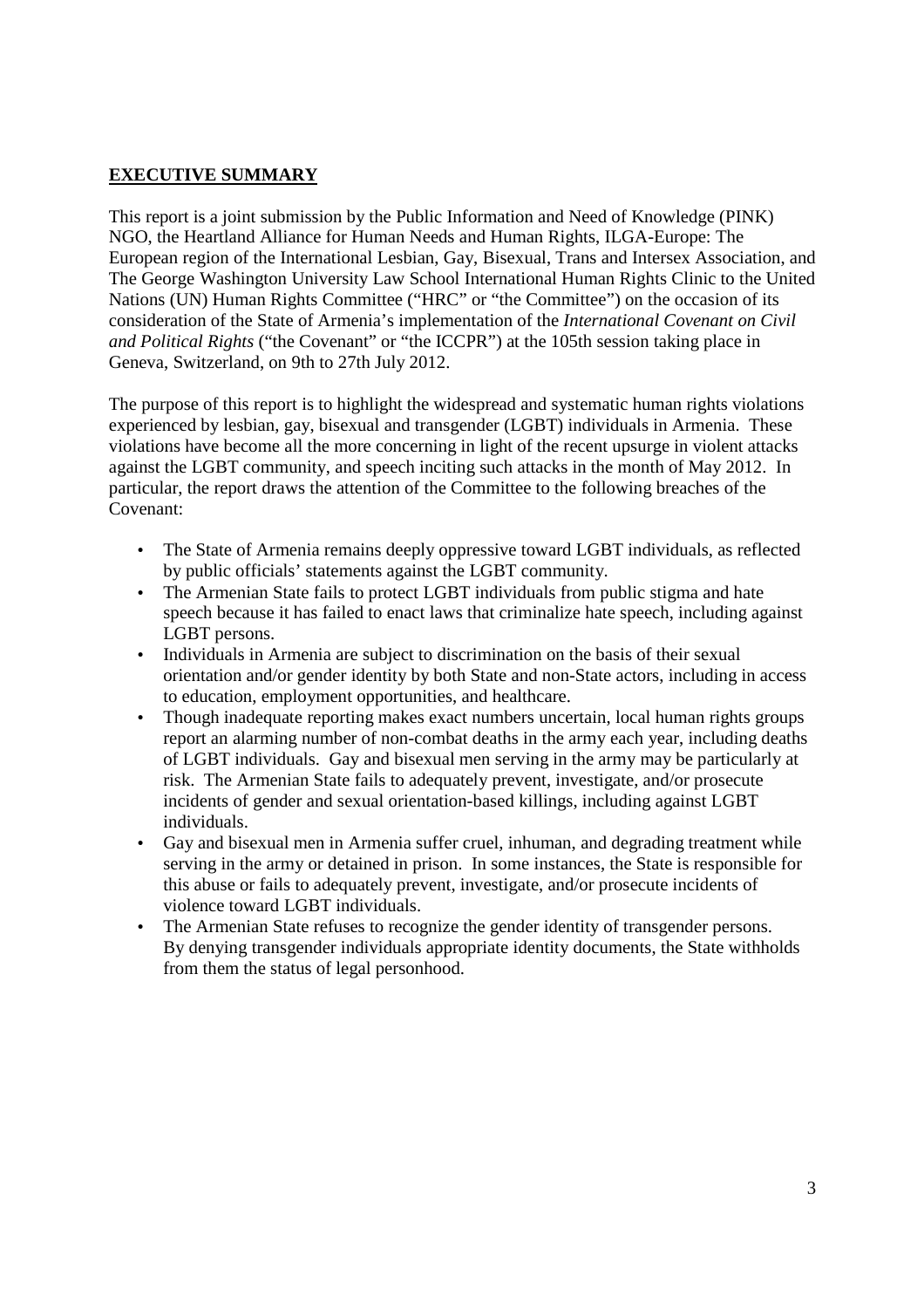# **I. INTRODUCTION**

This shadow report on the human rights situation of LGBT people in Armenia was written and submitted through the collaborative efforts of the Public Information and Need of Knowledge (PINK) NGO, the Heartland Alliance for Human Needs & Human Rights, and The George Washington University Law School International Human Rights Clinic.<sup>1</sup>

Armenia became party to the International Covenant on Civil and Political Rights on June 23, 1993.<sup>2</sup> Armenia submitted its joint second and third periodic report under Article 40 of the ICCPR on November 22, 2010.<sup>3</sup> This periodic report did not discuss the human rights situation of LGBT people in Armenia. The ICCPR guarantees protections to individuals that are guaranteed by the State and must be ensured in the form of positive and negative binding legal obligations. These rights are guaranteed to all people within the State territory or subject to the State's jurisdiction, regardless of that person's status under domestic law.<sup>4</sup>

Various UN bodies have recently called for States parties to ensure that their laws prohibit discrimination on the basis of sex, sexual orientation, and gender identity.<sup>5</sup> These calls to action represent an important step for the augmentation of human rights for LGBT individuals, which the UN Human Rights Council identified as a key concern when it passed Resolution 17/19, *Human rights, sexual orientation, and gender identity, in June 2011.*<sup>6</sup>

Specifically, the Human Rights Committee has demonstrated serious concern for the rights of lesbian, gay, bisexual, and transgender individuals when reviewing compliance with the ICCPR for several countries. In its recent Concluding Observations following its review of Jamaica, the Committee encouraged Jamaica to take steps to protect individuals from discrimination on the basis of sexual orientation and gender identity. It stated that Jamaica "should send a clear message that it does not tolerate any form of harassment, discrimination or violence against persons for their sexual orientation."<sup>7</sup> Similarly, the Committee recommended that Russia

 <sup>1</sup> This report was authored by Casey Arellano (J.D. 2013, The George Washington University Law School) and Jacqueline Powers (J.D. 2013, The George Washington University Law School), under the supervision of Professor Shana Tabak of The George Washington University Law School International Human Rights Clinic. Special thanks to Stefano Fabeni (Heartland Alliance for Human Needs & Human Rights, Director of Global Initiative for Sexuality and Human Rights) and Mamikon Hovsepyan (PINK NGO, Director) for guidance in the drafting of this report, and to the numerous Armenian and international activists and civil society organizations who contributed valuable information, reports, and comments throughout the drafting of this report.

<sup>2</sup> Status of Ratifications, International Covenant on Civil and Political Rights, *available at*:

http://treaties.un.org/Pages/ViewDetails.aspx?src=TREATY&mtdsg\_no=IV-4&chapter=4&lang=en.

<sup>3</sup> Second and Third Periodic Report of Armenia, U.N. Doc. No. CCPR/C/ARM/2-3 (November 22, 2010).

<sup>&</sup>lt;sup>4</sup> General Comment 31 of the Human Rights Committee, CCPR/C/21/Rev.1/Add.13, at 4¶ 10, May 26, 2004.

<sup>&</sup>lt;sup>5</sup> Concluding Observations: Jamaica, ¶ 8 (2011) UN Doc. CCPR/C/JAM/CO/3.

<sup>&</sup>lt;sup>6</sup> U.N. Human Rights Council, Resolution 17/19, Human rights, sexual orientation and gender identity, U.N. Doc. A/HRC/17/L.9/Rev.1 (June 17, 2011).

<sup>&</sup>lt;sup>7</sup> Human Rights Committee, Concluding Observations: Jamaica, ¶ 8 (2011) UN Doc. CCPR/C/JAM/CO/3.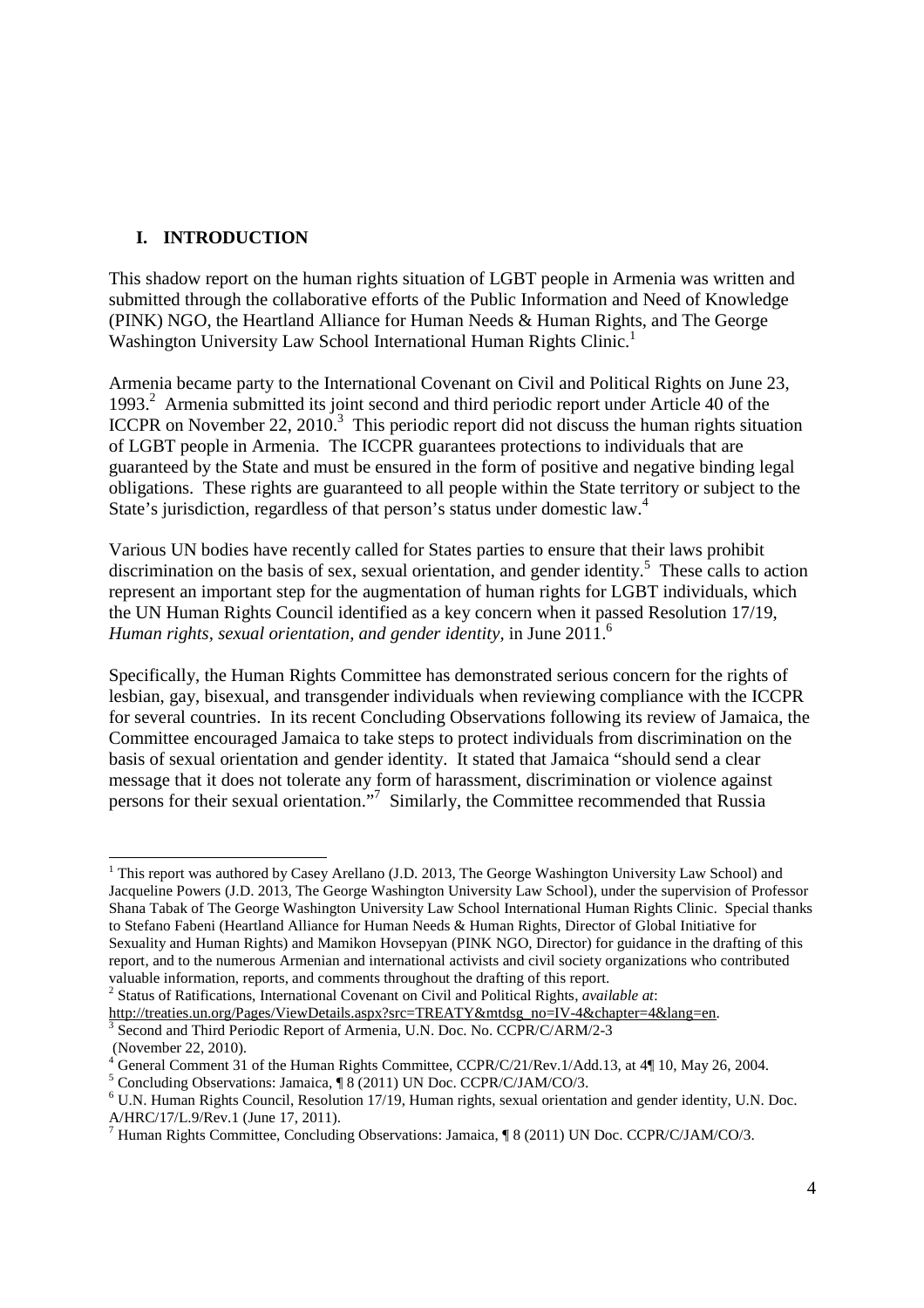provide "effective protection against violence and discrimination based on sexual orientation."<sup>8</sup> Additionally, in its Concluding Observations following its review of Moldova, the Committee recommended that the "State party should take measures to combat discrimination based on sexual orientation."<sup>9</sup> This should be taken as guidance by the government of Armenia.

Furthermore, during the course of the 2010 Universal Periodic Review Process at the Human Rights Council, the stakeholders' summary of information prepared by the Office of the High Commissioner of Human Rights noted "discrimination based on sexual orientation or gender identity was pervasive and perpetrated with impunity" and "there is little recourse available for victims of crimes based on sexual orientation or gender identity" in Armenia.<sup>10</sup>

Despite the importance of observing and protecting rights on the basis of sexual orientation and gender identity, the State of Armenia makes no mention of issues faced by the LGBT community in its report to the Committee.<sup>11</sup> The State has failed to protect numerous rights, and in some instances, has failed to acknowledge these violations are even occurring. These include: violations of the right to protection from nondiscrimination; the right to equal treatment of men and women; the right to life; the right to freedom from torture, cruel, inhuman, and degrading treatment; the right to liberty; the right to security of person; the right to legal personhood; the right to privacy; the right to freedom of expression; and the right to be free from hate speech.

<sup>8&</sup>lt;br>
8 Human Rights Committee, Concluding Observations: Russia, ¶ 27 (2009) UN Doc. CCPR/C/RUS/CO/6.

<sup>&</sup>lt;sup>9</sup> Human Rights Committee, Concluding Observations: Moldova, ¶ 14 (2009) UN Doc. CCPR/C/MDA/CO/2.

<sup>&</sup>lt;sup>10</sup> U.N. Human Rights Council, *Summary of Stakeholders' Information for the Universal Periodic Review: Armenia,* pp. 3, 6 (Feb. 5, 2010), *available at*: http://daccess-dds-

ny.un.org/doc/UNDOC/GEN/G10/106/65/PDF/G1010665.pdf.

<sup>&</sup>lt;sup>11</sup> Second and Third Periodic Report of Armenia, U.N. Doc. No. CCPR/C/ARM/2-3 (November 22, 2010).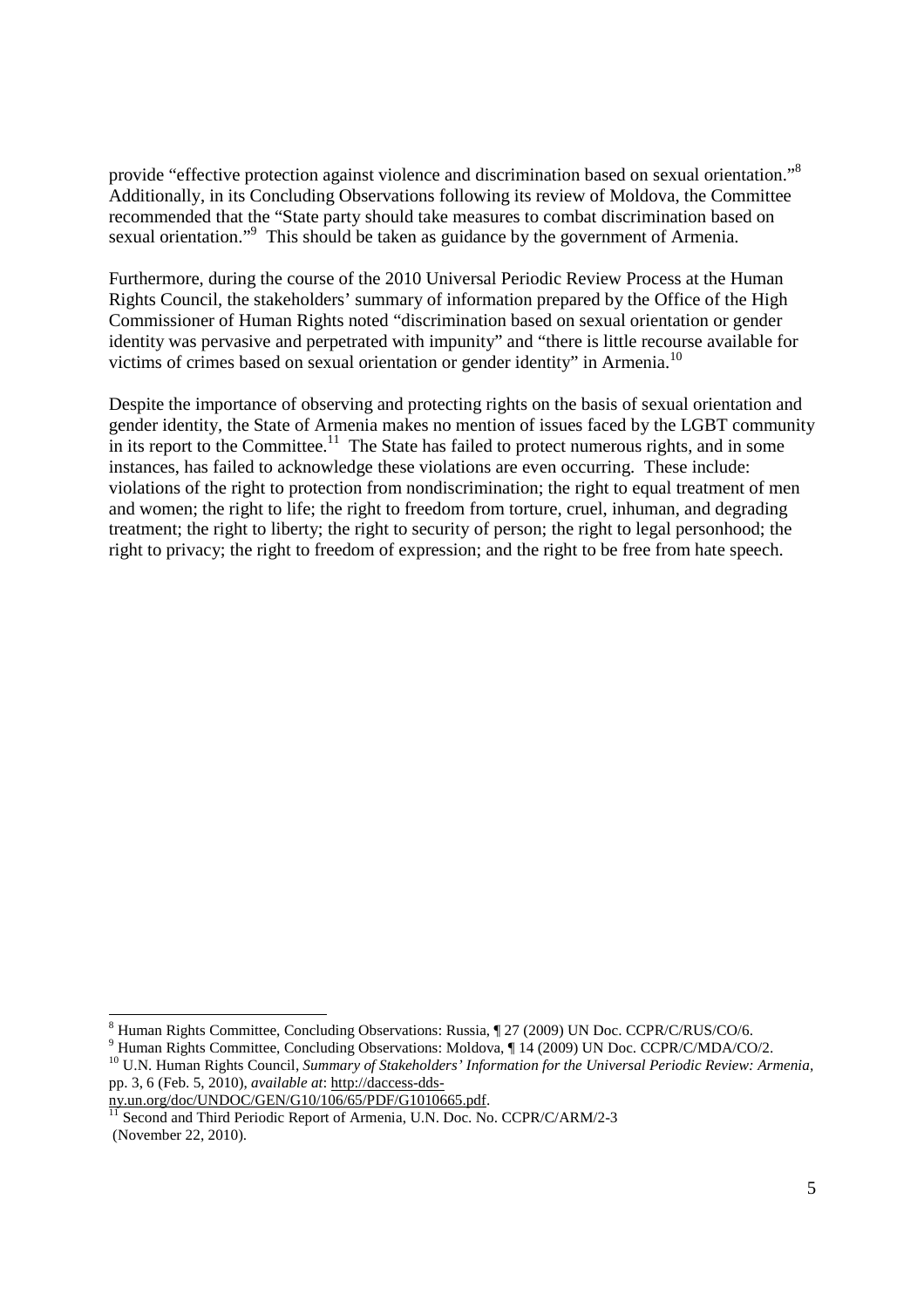#### **II. BACKGROUND**

This shadow report discusses the status of the human rights of the gay, lesbian, bisexual, and transgender population in Armenia.

In the shadow of widespread societal and institutional discrimination, gay, lesbian, bisexual, and transgender people in Armenia face tremendous struggles in achieving equality, both at personal and organizational levels. Although the Armenian government has signed and ratified most of the UN, CoE and OSCE covenants, treaties, and other instruments, including a Partnership and Cooperation Agreement with the EU, in practice, those commitments have not been met with regard to human rights pertaining to sexual orientation and gender identity.<sup>12</sup>

In Armenia, homophobia is widespread and deeply ingrained in society. Visibility of the LGBT community is limited. Individuals face discrimination and human rights violations on grounds of their sexual orientation and gender identity in virtually all spheres of society. Most seriously, LGBT individuals are victims of psychological and physical abuse when they serve in the Armenian army. In Armenia, all men must serve two years in the army between the ages of 18 and  $27<sup>13</sup>$  According to one report on human rights in Armenia, "the prospect of having to serve in the army is considered worse than a prison sentence for many LGBT people."<sup>14</sup> In addition, egregious hate speech against the LGBT community is pervasive in large cities.

Armenian society is very traditional and deeply religious. Over 90% of the Armenian population belongs to the Armenian Apostolic Church (hereinafter "the Church"), which condemns homosexuality as immoral.<sup>15</sup> In Armenia, LGBT people are allowed to visit the Church, but cannot receive communion.<sup>16</sup> Father Vahram Melikian, spokesperson for the Mother See of Holy Echmiadzin, the seat of the Armenian Apostolic Church, rejected homosexuality as 'a sin' and a 'negative phenomenon.'"<sup>17</sup> The Church organizes public debates regarding addiction, including "homo-addiction;" these debates are then broadcast on national television.<sup>18</sup> In addition to the Church, two religious minority groups in Armenia, Jehovah's Witness and the Neo Pagan Movement, have publically condemned homosexuality and transsexuality.<sup>19</sup>

This report focuses primarily on human rights violations suffered by gay and bisexual men. There are several reasons for the report's focus. First, the LGBT community is not unified in Armenia. Lesbians, in particular, are not accepted in Armenian society and lesbian activists remain isolated from even gay and bisexual civil society organizations.<sup>20</sup> Second, there is no

<u>.</u>

http://www.eurasianet.org/departments/civilsociety/articles/eav033110b.shtml.

 $12$  A. Carrol & S. Quinn, Forced Out: LGBT People in Armenia (ILGA Europe, 2009), 24.

<sup>13</sup> A. Carrol & S. Quinn, *supra* note 12 at 38.

<sup>14</sup> A. Carrol & S. Quinn, *supra* note 12 at 38.

<sup>15</sup> A. Carrol & S. Quinn, *supra* note 12 at 35.

<sup>&</sup>lt;sup>16</sup> Skype Interview with Mamikon Hovsepyan, Director, Public Information and Need of Knowledge NGO (March 30, 2012), on file with The George Washington University Law School International Human Rights Clinic. <sup>17</sup> Marianna Grigoryan, *Armenia: Gays Live with Threats of Violence, Abuse*, EURASIANET.ORG (Mar. 30, 2010),

Skype Interview with Mamikon Hovsepyan, Director, Public Information and Need of Knowledge NGO (March 21-22, 2012), on file with The George Washington University Law School International Human Rights Clinic.  $\int_{19}^{24}$  *Id.* 

<sup>&</sup>lt;sup>20</sup> Skype Interview with Mamikon Hovsepyan, *supra* note 16.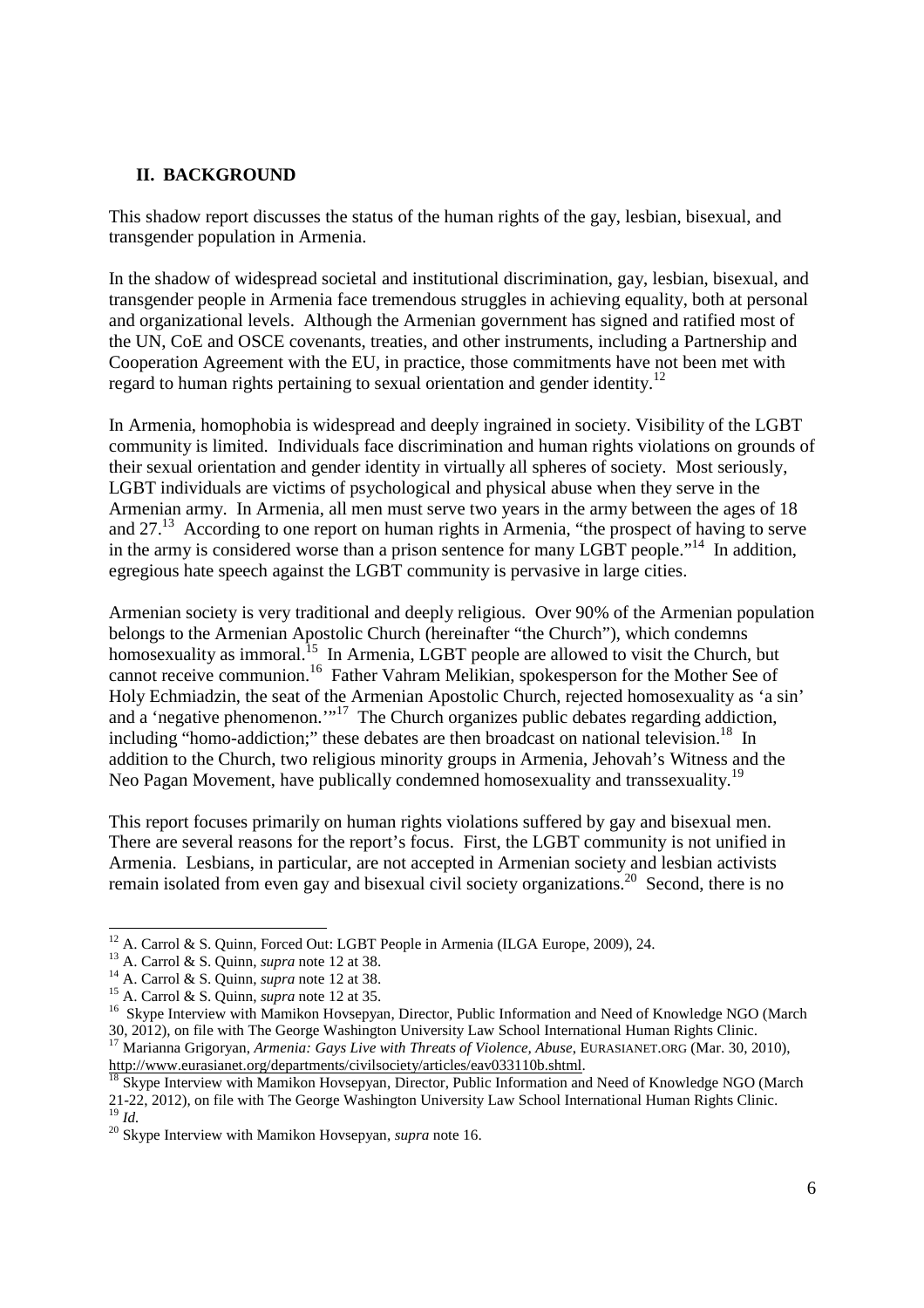known intersex community in Armenia.<sup>21</sup> Third, there is a transgender population in Armenia, however, this population is small and concentrated in downtown Yerevan.<sup>22</sup> Moreover, there is a lack of accurate statistics on the human rights violations faced by the LGBT community.<sup>23</sup>

**<sup>.</sup>** <sup>21</sup> Skype Interview with Mamikon Hovsepyan, *supra* note 18.

<sup>22</sup> *Id.*

<sup>23</sup> A. Carrol & S. Quinn, *supra* note 12 at 25.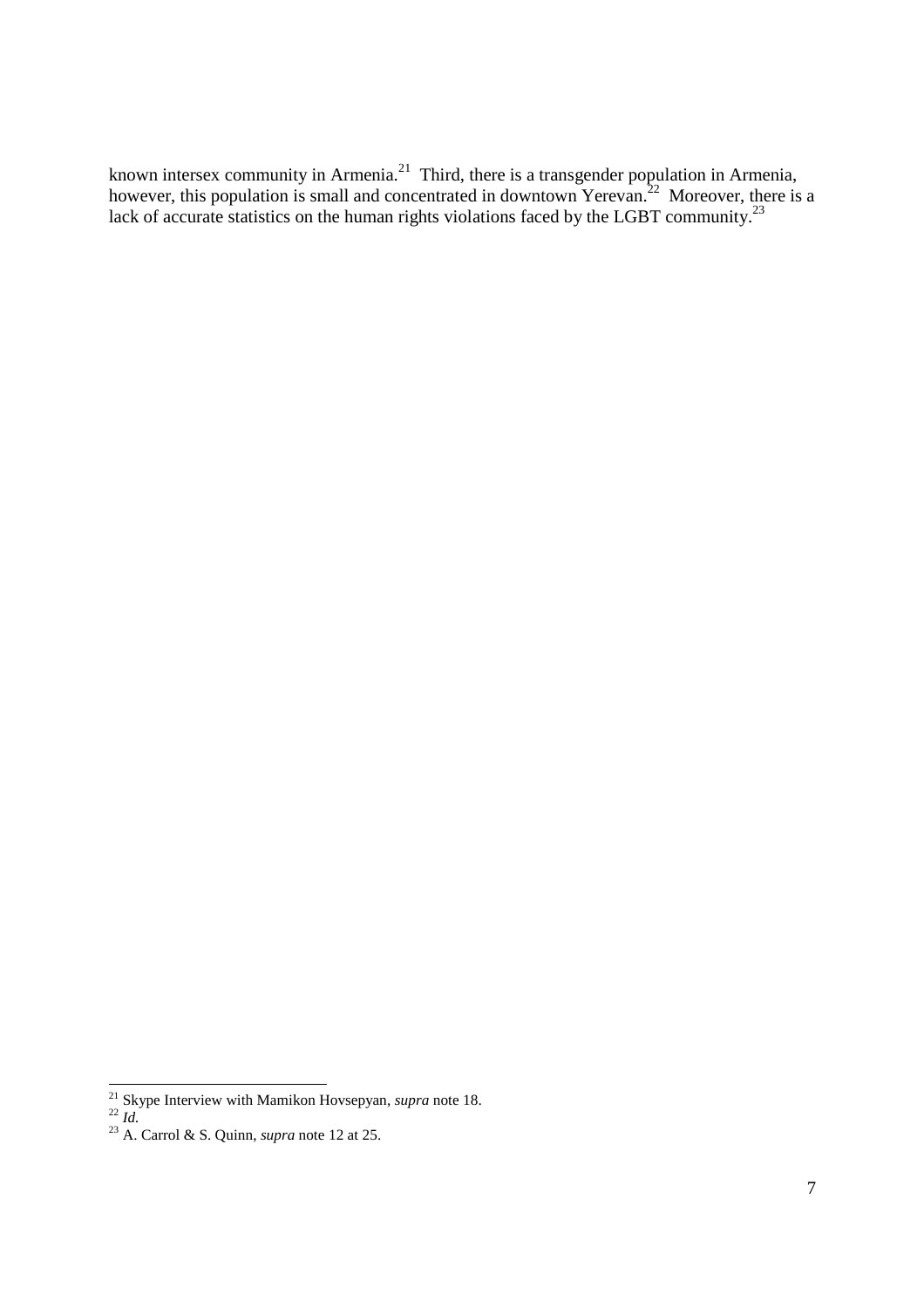# **III. SUBSTANTIVE VIOLATIONS**

#### **A. Articles 2 (Nondiscrimination) and 26 (Equality before the Law)**

Articles 2(1) and 26 of the Covenant provide for the respect, equality, and nondiscrimination of all individuals on the grounds of, *inter alia,* race, color, and sex. In the landmark decision of *Toonen v Australia* in 1994, the Committee found not only that the reference to "sex" in Articles 2(1) and 26 must be taken to include sexual orientation, but also that laws which criminalize consensual homosexual acts expressly violate the privacy protections of Article  $17<sup>24</sup>$  In the past twelve months alone, the Committee has five times called upon States to end the criminalization of sexual conduct between adults of the same sex.<sup>25</sup> Furthermore, it has recommended that at least three States take positive steps to end national prejudice and discrimination against LGBT people.<sup>26</sup>

Although Armenia decriminalized homosexual sodomy in  $2003$ <sup>27</sup> individuals in Armenia still face discrimination and intolerance on grounds of their real or perceived sexual orientation and gender identity both by State and non-State actors.<sup>28</sup> Armenian society tends to view homosexuality as an affliction -- when Armenia endorsed a December 9, 2008 UN statement against discrimination on the basis of sexual orientation, the public responded with an outcry and the media observed an increase in the number of negative articles about homosexuals.<sup>29</sup> Psychologist Davit Galstian commented on this response, noting the existence of "a real phobia against homosexuals in our society, people consider them beasts."<sup>30</sup> According to PINK'S 2011 survey, 72.1% of individuals in Yerevan, Guymri, and Vanadzor have negative attitudes toward homosexuals.<sup>31</sup> Moreover, transgender individuals are not accepted by society because they are

**.** 

<sup>24</sup> *Toonen v. Australia*, CCPR/C/50/D/488/1992, UN Human Rights Committee (HRC), 4 April 1994, Accessed at: http://www.unhcr.org/refworld/docid/48298b8d2.html [accessed 28 September 2011].

<sup>&</sup>lt;sup>25</sup> Human Rights Committee, Concluding Observations: Ethiopia,  $\P$  12 (2011) UN Doc. CCPR/C/ETH/CO/1; Human Rights Committee, Concluding Observations: Colombia, ¶ 14 (2010) UN Doc. CCPR/C/TGO/CO/4; Human Rights Committee, Concluding Observations: Jamaica, ¶ 8 (2011) UN Doc. CCPR/C/JAM/CO/3; Human Rights Committee, Concluding Observations: Iran, ¶ 10 (2011) UN Doc. CCPR/C/IRN/CO/3; Human Rights Committee, Concluding Observations: Kuwait, ¶ 30 (2011) UN Doc. CCPR/C/KWT/CO/2.

<sup>&</sup>lt;sup>26</sup> Human Rights Committee, Concluding Observations: Guatemala, ¶ 11 (2012) UN Doc CCPR/C/GTM/CO/3 (Advance Edited Version); Mongolia, ¶ 9 (2011) UN Doc CCPR/C/MNG/CO/5; Human Rights Committee, Concluding Observations: Poland, ¶ 8 (2010) UN Doc CCPR/C/POL/CO/6.

<sup>&</sup>lt;sup>27</sup> Article 116 of the Armenian Penal Code (1961) said: "Sexual intercourse of a man with another man (sodomy) is punishable by confinement for up to five years."

<sup>&</sup>lt;sup>28</sup> Institute for War and Peace Reporting, *Armenian Gays Face Long Walk to Freedom*, 13 March 2009, available at: http://www.unhcr.org/refworld/docid/49c0ae641e.html [accessed 3 April 2012]; Gayane Mkrtchyan, *Research: Armenian Public Mostly Intolerant Towards Sexual Minorities*, ARMENIA NOW (Oct. 2011),

http://www.armenianow.com/social/human\_rights/32494/armenia\_lesbian\_gay\_bisexual\_transgender. <sup>29</sup> Institute for War and Peace Reporting, *supra* note 28; Bureau of Democracy, Human Rights, & Labor, U.S. Dep't of State, 2009 Human Rights Report: Armenia (Mar. 11, 2010),

http://www.state.gov/j/drl/rls/hrrpt/2009/eur/136018.htm.

Institute for War and Peace Reporting, *supra* note 28.

<sup>&</sup>lt;sup>31</sup> Public Information and Need of Knowledge NGO, *Public Opinion Toward LGBT People in Yerevan, Gyumri, and Vanadzor Cities* (2011), http://www.pinkarmenia.org/publication/lgbtsurveyen.pdf.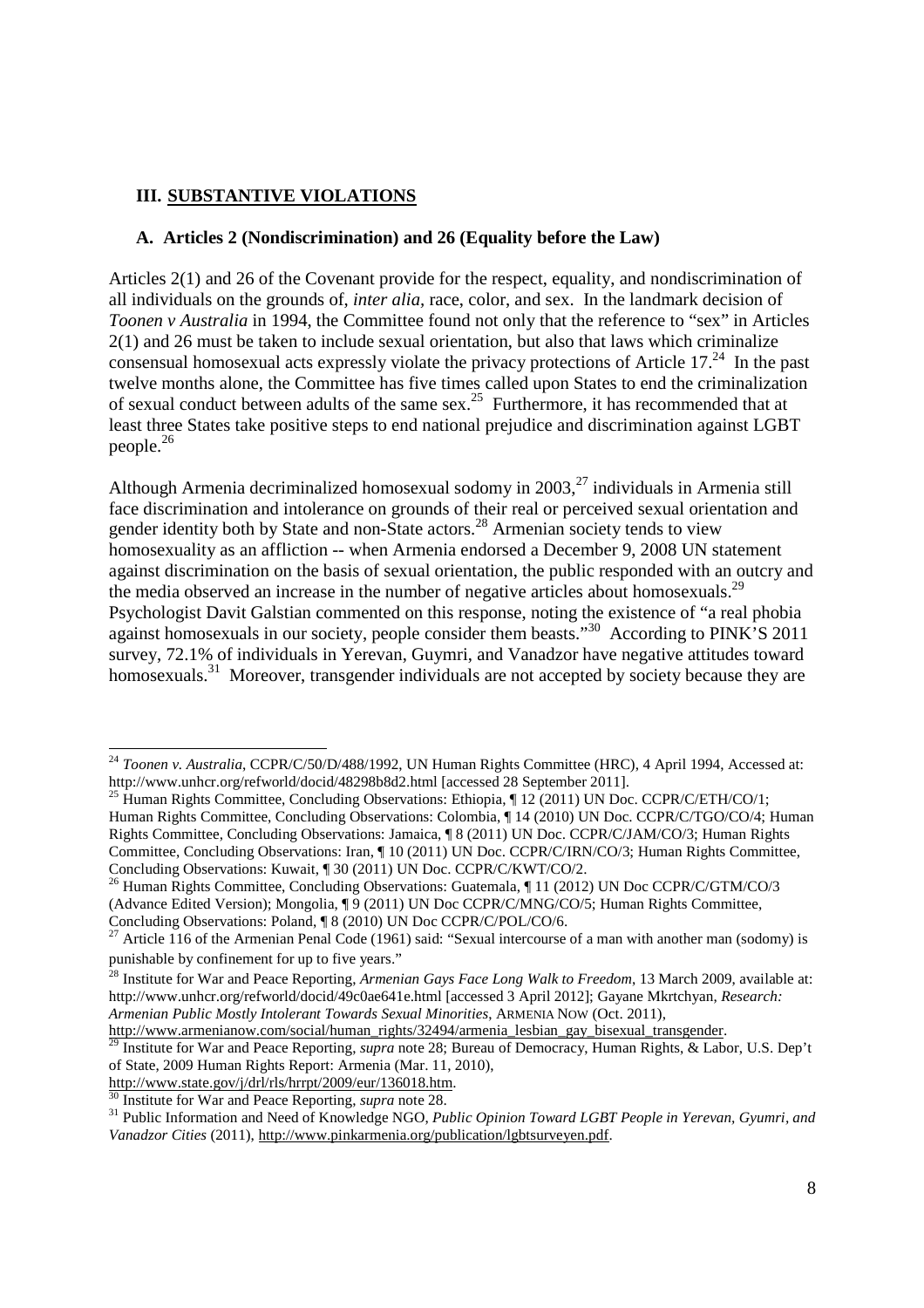viewed as "gay people wearing girls' clothes" and believed to be typically employed as sexworkers.<sup>32</sup>

It is also notable that the principle of non-discrimination against all people is enshrined in the Constitution of the Republic of Armenia, which states in Article 3, "[t]he human being, his or her dignity, fundamental rights and freedoms are the highest values. The State shall ensure the protection of fundamental human and citizen's rights and freedoms, in conformity with the principles and norms of international law. The State shall be bound by fundamental human and citizen's rights and freedoms as directly applicable law."<sup>33</sup> In this Constitution, which was adopted in 1995, the Republic of Armenia committed to uphold international law as an integral part of the legal system in Armenia.<sup>34</sup> Yet, although Arrmenia acceded to the ICCPR in 1993, and in 1994, the HRC held that equality and non-discrimination based on sex includes sexual orientation, $35$  the country did not guarantee principles of non-discrimination and equality for LGBT people in its 1995 Constitution Armenia is clearly bound by both international and domestic jurisprudence to guarantee equality and non-discrimination with regard to sexual orientation and in all contexts, yet has failed to do so either de jure or de facto, as demonstrated in this report.

Armenian public officials have spoken out against the LGBT community by making a number of discriminatory statements. Notably, the Secretary of the National Security Council, Arthur Baghdasaryan, announced that LGBT individuals are a "threat" to Armenian national security, because homosexuality is both "extremely dangerous" and "unacceptable" for Armenia.<sup>36</sup> Karen Avagyan and Eduard Sharmazanov, both officials of Armenia's ruling Republic Party, made similar discriminatory statements to the public: Avagyan pledged that "if [I] knew [any homosexuals], I won't have any relations/contacts with them"<sup>37</sup> and Sharmazanov stated that he "doesn't accept...sexual minorities and strongly object[s]" to their existence.<sup>38</sup> Emma Khudabashain, a former member of the Armenian parliament, once encouraged people to "throw stones" at homosexuals.<sup>39</sup> Additionally, the Mayor of the City of Yerevan made statements to a local newspaper that he would "clean the city" of transgender sex workers.<sup>40</sup>

-

<sup>32</sup> Skype Interview with Mamikon Hovsepyan, *supra* note 16; Sara Khojoyan, *Armenian Gays Face Intolerance, Discrimination*, INSTITUTE FOR WAR AND PEACE REPORTING (Jul. 5, 2010), http://iwpr.net/report-news/armeniangays-face-intolerance-discrimination.

 $33\overline{3}$ Constitution of the Republic of Armenia, Article 3, 1995 & 2007.

<sup>34</sup> Constitution of the Republic of Armenia, Article 6, 1995 & 2007.

<sup>35</sup>*Toonen v. Australia*, CCPR/C/50/D/488/1992, UN Human Rights Committee (HRC), 4 April 1994, Accessed at: http://www.unhcr.org/refworld/docid/48298b8d2.html [accessed 28 September 2011]

<sup>36</sup> Artmika, *Arthur Baghdasaryan says homosexuality 'extremely dangerous' for Armenia*, UNZIPPED: GAY

ARMENIA (Dec. 2010), http://gayarmenia.blogspot.com/2010/12/unnatural-national-security-topbottom.html. <sup>37</sup> Artmika, *Introducing yet another Armenian bigot – Armenian doctor MP Karen Avagyn*, UNZIPPED: GAY

ARMENIA (Feb. 2009), http://gayarmenia.blogspot.com/2009/02/introducing-yet-another-bigot-armenian.html. <sup>38</sup> *Id.*

<sup>&</sup>lt;sup>39</sup> Institute for War and Peace Reporting, *supra* note 28.

<sup>40</sup> Zhamanak, *Yerevan mayor versus homosexuals*, NEWS AM (Dec. 23, 2011),

http://news.am/eng/reviews/2832.html; Gayane Abrahamyan, *Living in shadow: Armenian homosexuals say they face scorn and embarrassment*, ARMENIA NOW (Oct. 2010),

http://www.armenianow.com/social/human\_rights/25533/armenian\_gays\_lesbians\_prostitutes\_transgenders; Artmika, *How PR reps failed Yerevan mayor with a bouquet of abusive, homophobic language*, UNZIPPED: GAY ARMENIA (Feb. 2012), http://gayarmenia.blogspot.com/2012/02/how-pr-reps-failed-yerevan-mayor-with.html;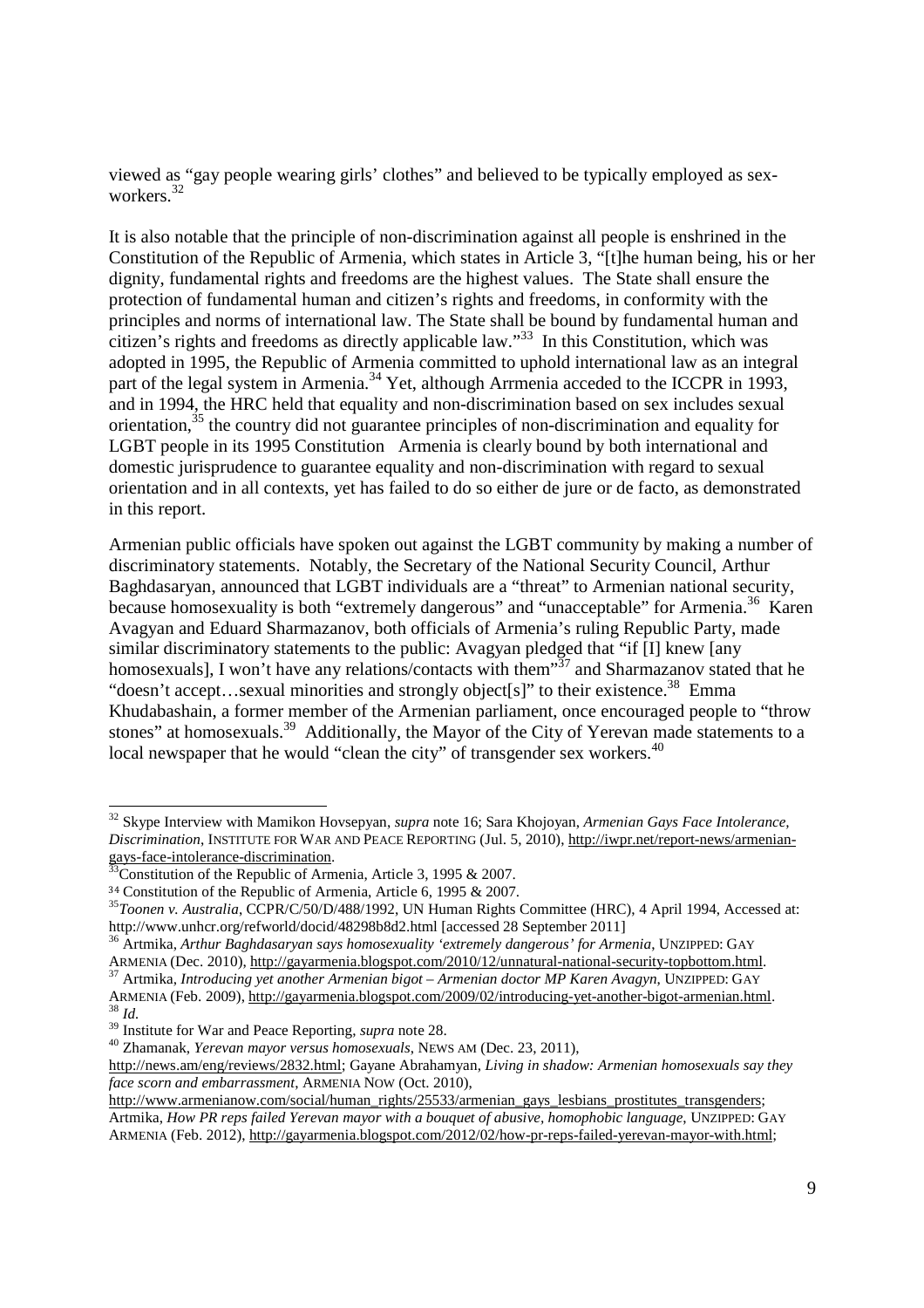These statements by Armenian public officials condemning individuals on the basis of their sexual orientation and gender identity foster increased prejudice against the LGBT community that permeates Armenian society. Thus, the Armenian government fails in its obligation under Articles 2 and 26 to ensure that LGBT individuals do not face discrimination on the basis of their sexual orientation and/or gender identity. LGBT individuals regularly face discrimination in their access to four specific areas: (1) healthcare, (2) education, (3) employment, and (4) housing.

#### 1. Discrimination in Access to Healthcare

The realization of access to healthcare is closely related to and dependent upon the principle of non-discrimination enshrined in the ICCPR. $41$  LGBT individuals in Armenia continue to face discrimination based on sexual orientation in accessing healthcare.<sup>42</sup> Many doctors discriminate against LGBT individuals by refusing to treat them because of their actual or perceived sexual orientation or gender identity. In order to access adequate healthcare, LGBT individuals often rely on doctor referrals provided by LGBT-friendly organizations.<sup>43</sup> Gay and bisexual men may be discriminated against if they donate blood. In order to donate blood, male patients must inform doctors whether they have sex with men, in which case they are barred from giving blood.<sup>44</sup> When a man is drafted into the Armenian army, if the examining doctor identifies the recruit as homosexual, under orders from the Minister of Defense, the state medical commission, must find that person unfit for military service and must certify him as having a mental disorder.<sup>45</sup> This directive and practice by the state medical commission is evidence of the widespread homophobic attitudes that permeate much of the medical community in Armenia.

Additionally, HIV/AIDS remains a serious health concern for a segment of the GBT population in Armenia.<sup>46</sup> Between 2001 and 2009, Armenia experienced more than a 25% increase in HIV infection.<sup>47</sup> According to the Armenian Ministry of Health, the government registered 1,204 cases of HIV between 1988 and March 2012, with a total of 182 new cases of HIV registered

**<sup>.</sup>** Marianna Grigoryan, *Armenia: Gays Live with Threats of Violence, Abuse*, EURASIANET.ORG (Mar. 30, 2010), http://www.eurasianet.org/departments/civilsociety/articles/eav033110b.shtml.

<sup>41</sup> *See* Office of the United Nations High Commissioner for Human Rights and World Health Organization, *Fact Sheet No. 31: The Right to Health,* pp. 7-8, available at

http://www.ohchr.org/Documents/Publications/Factsheet31.pdf.

<sup>42</sup> Bureau of Democracy, Human Rights, & Labor, *supra* note 29.

<sup>43</sup> Skype Interview with Mamikon Hovsepyan, *supra* note 18.

 $^{44}$   $\overline{Id}$ .

<sup>45</sup> A. Carrol & S. Quinn, *supra* note 12, at 38.

<sup>46</sup> National Center for AIDS Prevention, Ministry of Health of the Republic of Armenia,

http://www.armaids.am/main/free\_code.php?lng=1&parent=3 According to the Ministry of Health, all the individuals affected by drug use were men, and that 98.3% of women were infected through sexual contact. According to PINK, these statistics have been further clarified to indicate that women are affected primarily through heterosexual contact. *See* email communication between GW International Human Rights Clinic and PINK Armenia, June 9, 2012, on file with GWIHRC.

<sup>&</sup>lt;sup>47</sup> Nanore Barsoumiane, *From the Shadows: HIV/AIDS in Armenia*, THE ARMENIAN WEEKLY (June 2011), http://www.armenianweekly.com/2011/06/03/aids-in-armenia/.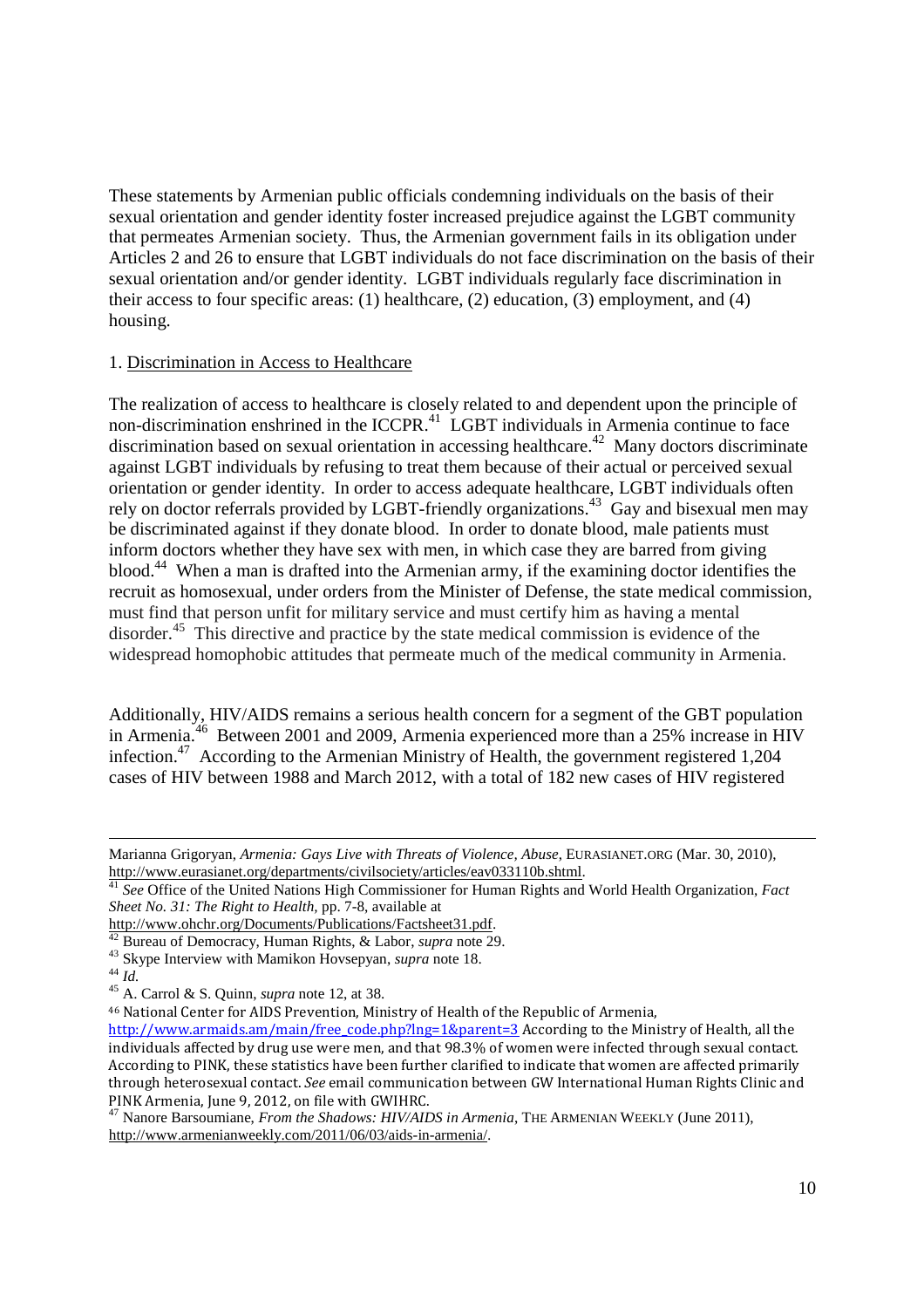during 2011 alone.<sup>48</sup> Currently the government estimates up to 3,500 cases of HIV exist in Armenia.<sup>49</sup>

Although the government of Armenia supports NGOs working to prevent HIV and AIDS.<sup>50</sup> many individuals who live with HIV/AIDS face stigmatization and discrimination throughout Armenia and may often have no choice but to live in isolation, ostracized from their communities.<sup>51</sup> This discrimination may be partially attributed to a serious lack of education, awareness and information on the issue.<sup>52</sup> Moreover, "[s]tigma, discrimination and violence against LGBT Armenian and other vulnerable groups fuel the spread of HIV and AIDS."<sup>53</sup> Many individuals, including the LGBT community, do not get tested for HIV and AIDS because they fear that they can contract the disease from testing; this in turn results in the unnecessary spread of new cases every year.<sup>54</sup>

The Armenian government has implemented a National HIV and AIDS Prevention Strategy, which established the National HIV/AIDS Monitoring and Evaluation System.<sup>55</sup> Yet the government can still significantly improve its health and education program. The government must challenge the stigma and discrimination that HIV and AIDS individuals confront on a daily basis and work to prevent the spread of HIV by ensuring that individuals do not fear testing and have access to affordable treatment.

The transgender community, in particular, faces increased discrimination in accessing health care to meet their specific needs. Sexual reassignment surgery is not available for transgender people in Armenia.<sup>56</sup> According to one journalist, because Armenian doctors do not perform sex reassignment surgery, they instead advise transgender individuals to seek surgery abroad, which requires obtaining funds for travel, accommodations, and visas.<sup>57</sup> If transgender individuals do undergo sex reassignment surgery abroad, one source indicated they should "forget about returning to Armenia" where they would be unlikely to be accepted by society.<sup>58</sup>

**.** 

<sup>48</sup> *HIV/AIDS Epidemic in the Republic of Armenia*, National Center for Aids Prevention, Ministry of Health of the Republic of Armenia, http://www.armaids.am/main/free\_code.php?lng=1&parent=3.  $\hat{d}$ .

<sup>50</sup> Skype Interview with Mamikon Hovsepyan, *supra* note 16.

<sup>51</sup> *Id.*; Nanore Barsoumiane, *supra* note 47.

<sup>52</sup> A. Carrol & S. Quinn, *supra* note 12, at 38.

<sup>53</sup> Liana Aghajanian, *Silence Is Not a Solution: Armenians March Amid Increased HIV/AIDS Infection Rates*, IANYAN (Dec. 2, 2010), http://www.ianyanmag.com/2010/12/02/armenians-march-increased-hiv-rates/.

<sup>54</sup> Nanore Barsoumiane, *supra* note 47.

 $^{55}$   $\overline{1d}$ .

<sup>56</sup> PINK, *We and Our Rights,* 2010, http://pinkarmenia.org/wp content/uploads/2010/05/waoren.pdf, accessed 3 August 2010.

<sup>57</sup> Artmika, *IWPR roundtable on LGBT Issues: "Transsexual men, women in Armenia advised to go abroad"*, UNZIPPED: GAY ARMENIA (Sep. 2010), http://gayarmenia.blogspot.com/2010/09/iwpr-roundtable-on-lgbtissues.html.

 $\overline{58}$  *Id.*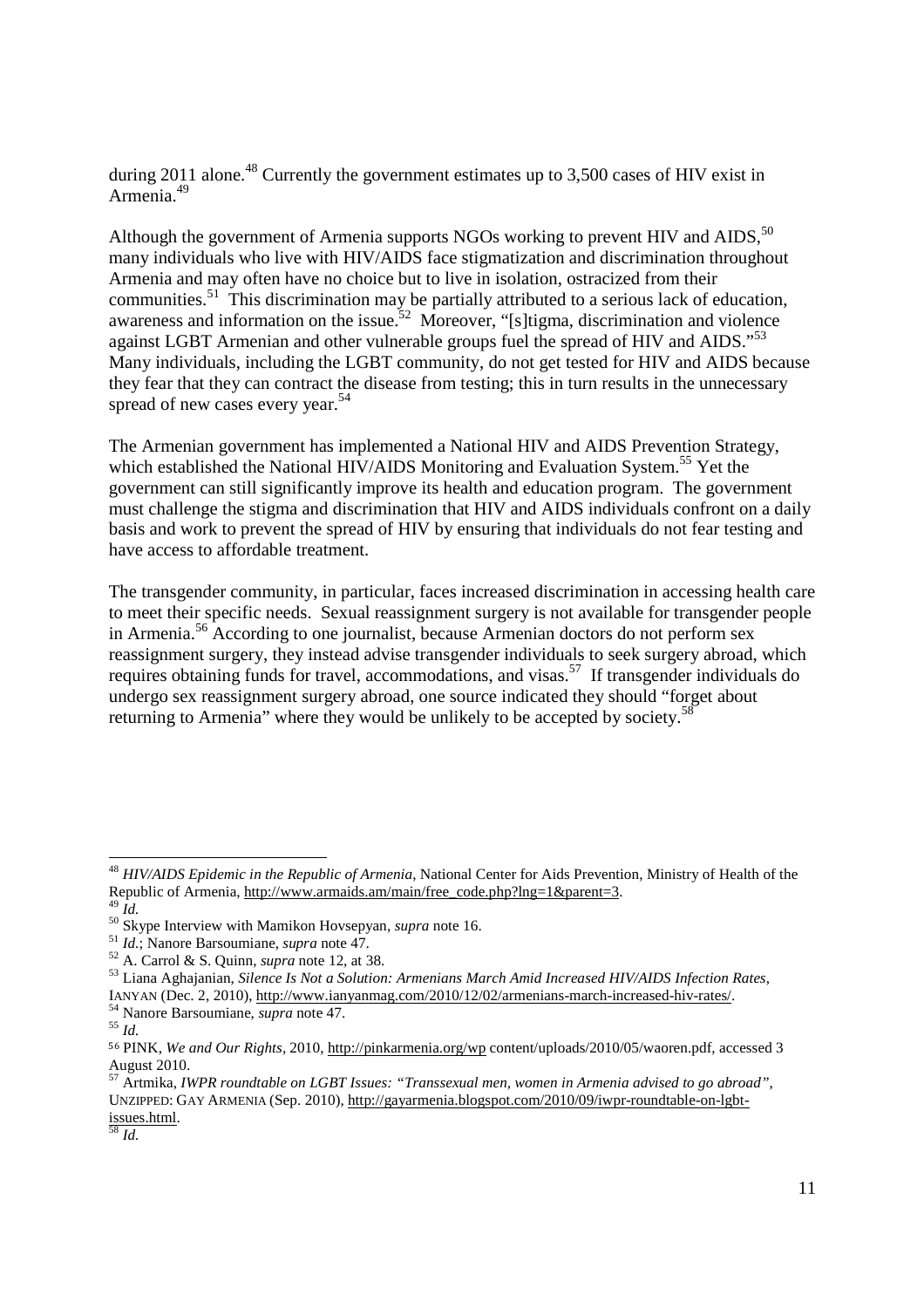### 2. Discrimination in Access to Education

LGBT individuals in Armenia face regular discrimination with respect to access to education.<sup>59</sup> According to ILGA-Europe and COC Netherlands, who conducted an extensive fact-finding mission regarding LGBT rights in Armenia, primary and secondary schools often exclude sexual education, because schools have discretion to exclude it from their curriculum.<sup>60</sup> Those studies found that, "[f]rom a very young age children become aware of the taboo attached to LGBT persons."<sup>61</sup> According to reports of local LGBT advocates, the government's HIV program in schools is staffed by untrained individuals and has been poorly developed.<sup>62</sup>

Moreover, LGBT youth regularly suffer mental and emotional abuse in the form of bullying by classmates as well as verbal abuse by their teachers. <sup>63</sup> Many of these students fear publicizing their stories, because of the sensitive nature of the abuse. One individual who had experienced bullying, named S.K., was a 19-year-old student attending Yerevan State University when he told his teacher that was interested in writing about the history of sexuality, including homosexuality, in Armenia.<sup>64</sup> His teacher responded by asking S. if he was gay. She then verbally bullied him to discourage him from writing the paper, telling S. that he lacked the ability to be "objective."<sup>65</sup> This type of discrimination is common among university professors, and similar incidents have occurred at Yerevan State University.<sup>66</sup> Where students choose to write about LGBT-related issues, or to express their sexual identity publicly, their grades may suffer negative consequences.<sup>67</sup>

By failing to ensure that youth are free from discrimination based on sexual orientation and gender identity, including physical and mental abuse by teachers and peers, at the primary, secondary, and university levels, the government of Armenia fails to meet its obligations to protect against discrimination on the basis of sex under Articles 2 and 26.

#### 3. Discrimination in Access to Employment

The LGBT community experiences discrimination based on their sexual orientation in the employment sector.<sup>68</sup> According to LGBT activists, if an employer learns that an employee is gay, the employer may fire that individual, but cite reasons other than sexual orientation for the

-

<sup>59</sup> Bureau of Democracy, Human Rights, & Labor, *supra* note 29; Helsinki Assoc., Report on the Condition of Human Rights in the Republic of Armenia 85 (2011), *available at*: http://www.hahr.am/files/report2012eng\_1.pdf. <sup>60</sup> A. Carrol & S. Quinn, *supra* note 12 at 38.

 $61$   $\overline{Id}$ .

<sup>62</sup> Skype Interview with Mamikon Hovsepyan, *supra* note 16.

<sup>63</sup> Skype Interview with Mamikon Hovsepyan, *supra* note 18; Artmika, *Bullying in Armenia*, UNZIPPED: GAY ARMENIA (Apr. 19, 2012), http://gayarmenia.blogspot.com/2012/04/bullying-in-armenia.html.

<sup>64</sup> Skype Interview with Mamikon Hovsepyan, *supra* note 16.

 $^{65}$   $\overline{Id}$ .

 $66 \frac{100}{1}$ 

 $67$   $\overline{Id}$ .

<sup>68</sup> Skype Interview with Mamikon Hovsepyan, *supra* note 18; Bureau of Democracy, Human Rights, & Labor, *supra* note 29; Helsinki Assoc., Report on the Condition of Human Rights in the Republic of Armenia, *supra* note 598 at 85; Sara Khojoyan, *supra* note 32; Gayane Abrahamyan, *supra* note 40.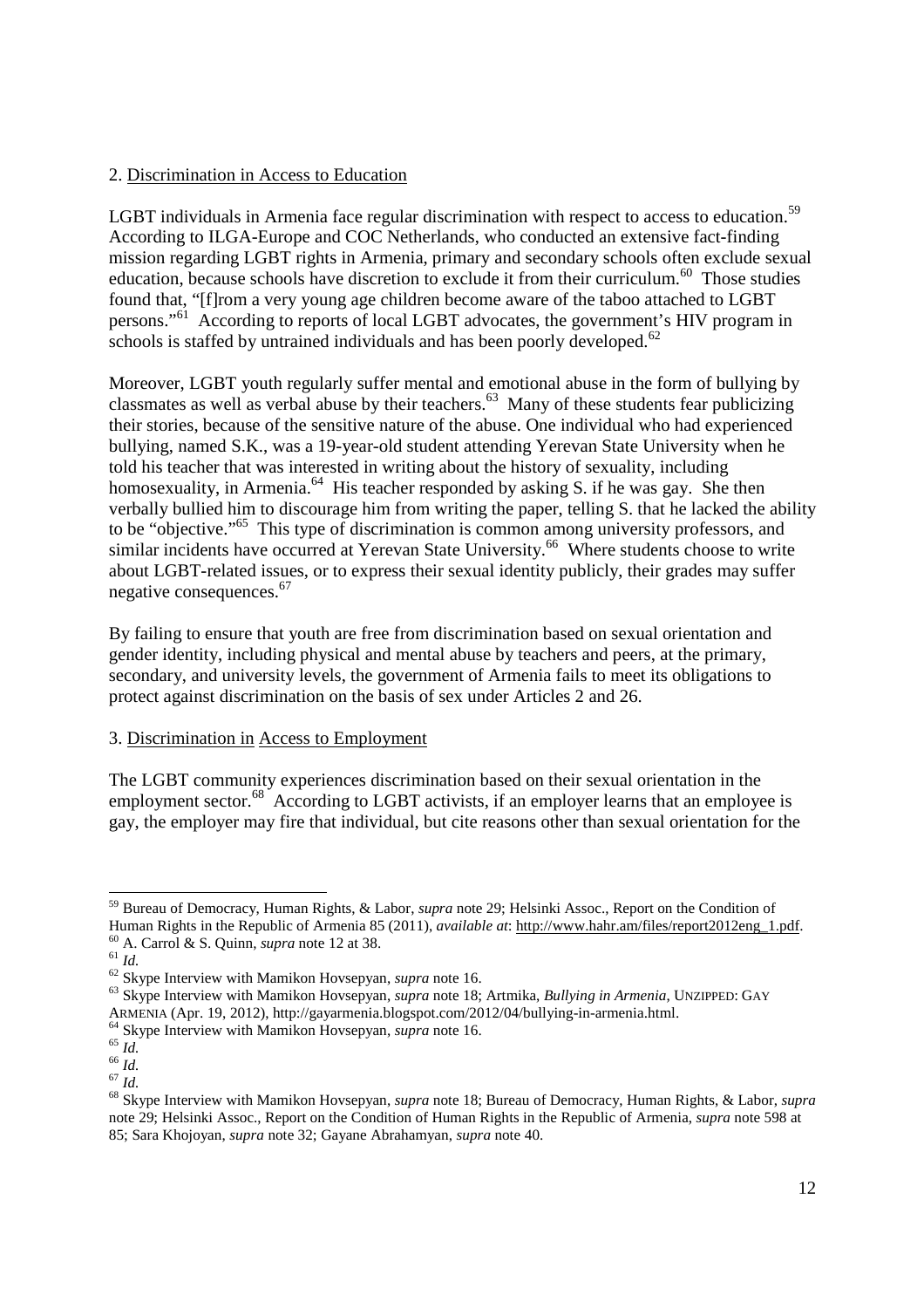termination.<sup>69</sup> Employers regularly terminate LGBT individuals who work under short-term contracts, which their employers may use as an excuse not to re-hire them.<sup>70</sup>

Once terminated, many LGBT individuals must resort to specific types of employment that are more welcoming to the LGBT community, including food service, hair styling, floral design, and sex work, but these jobs are not easily found.<sup>71</sup> According to one LGBT activist, "most homosexuals get involved in [prostitution] because of financial difficulties.<sup>"72</sup> Despite the discrimination that the LGBT community faces with respect to employment, individuals do not feel safe reporting these incidents to the police or seeking legal recourse for employment discrimination.<sup>73</sup> Without proper action from the state authorities these episodes remain completely hidden and unreported.

#### 4. Discrimination in Access to Housing

The LGBT community in Armenia continues to live in "an atmosphere of intolerance" and faces discrimination in access to housing.<sup>74</sup> Ostracization by their families and friends forces LGBT individuals to move away from small cities and towns, where discrimination permeates local society, and landlords often refuse to consider LGBT individuals as tenants.<sup>75</sup> According to LGBT activists based in Yerevan, the LGBT community only feels safe residing in three cities -- Yerevan, Gyumri, and Vanadzor -- where LGBT individuals have a greater chance of accessing<br>Yerevan, Gyumri, and Vanadzor -- where LGBT individuals have a greater chance of accessing healthcare, finding a place to live, and securing a job because of an existing LGBT population.

Despite Article 14.1 of the Constitution of Armenia and Articles 2 and 26 of the Covenant, both of which prohibit discrimination on the basis of sex, the Armenian government has failed to take steps to protect LGBT individuals from discrimination with respect to housing.

# **B. Article 3 (Equality between Men and Women)**

Article 3 provides for the equal treatment of men and women.<sup>77</sup> Taken together, Article 2 and Article 3 mandate that "[s]tates parties take all necessary steps to enable every person to enjoy" all individual rights recognized in the Covenant.<sup>78</sup> This means that States must take all steps necessary "to put an end to discriminatory actions, both in the public and the private sector, which impair the equal enjoyment of rights."<sup>79</sup>

Armenian society places a strong emphasis on women occupying traditional roles of mothers and

<sup>-</sup><sup>69</sup> Skype Interview with Mamikon Hovsepyan, Director, *supra* note 18; *see also* Sara Khojoyan, *supra* note 32.

<sup>70</sup> Skype Interview with Mamikon Hovsepyan, Director, *supra* note 18.

<sup>71</sup> *Id.*; Sara Khojoyan, *supra* note 32; Gayane Abrahamyan, *supra* note 40.

<sup>72</sup> Sara Khojoyan, *supra* note 32.

<sup>73</sup> Skype Interview with Mamikon Hovsepyan, *supra* note 18; Gayane Abrahamyan, *supra* note 40.

<sup>74</sup> Sara Khojoyan, *supra* note 32.

<sup>75</sup> Skype Interview with Mamikon Hovsepyan, *supra* note 16.

<sup>76</sup> *Id.* 

<sup>77</sup> ICCPR, Article 3.

<sup>78</sup> U.N. Human Rights Comm. [ICCPR], General Comment No. 28: Equality of Rights between men and women (article 3), ¶ 3, U.N. Doc. CCPR/C/21/Rev.1/Add.10 (March 29, 2000) [hereinafter General Comment No. 28].

<sup>79</sup> General Comment No. 28, *supra* note 78, at ¶ 4.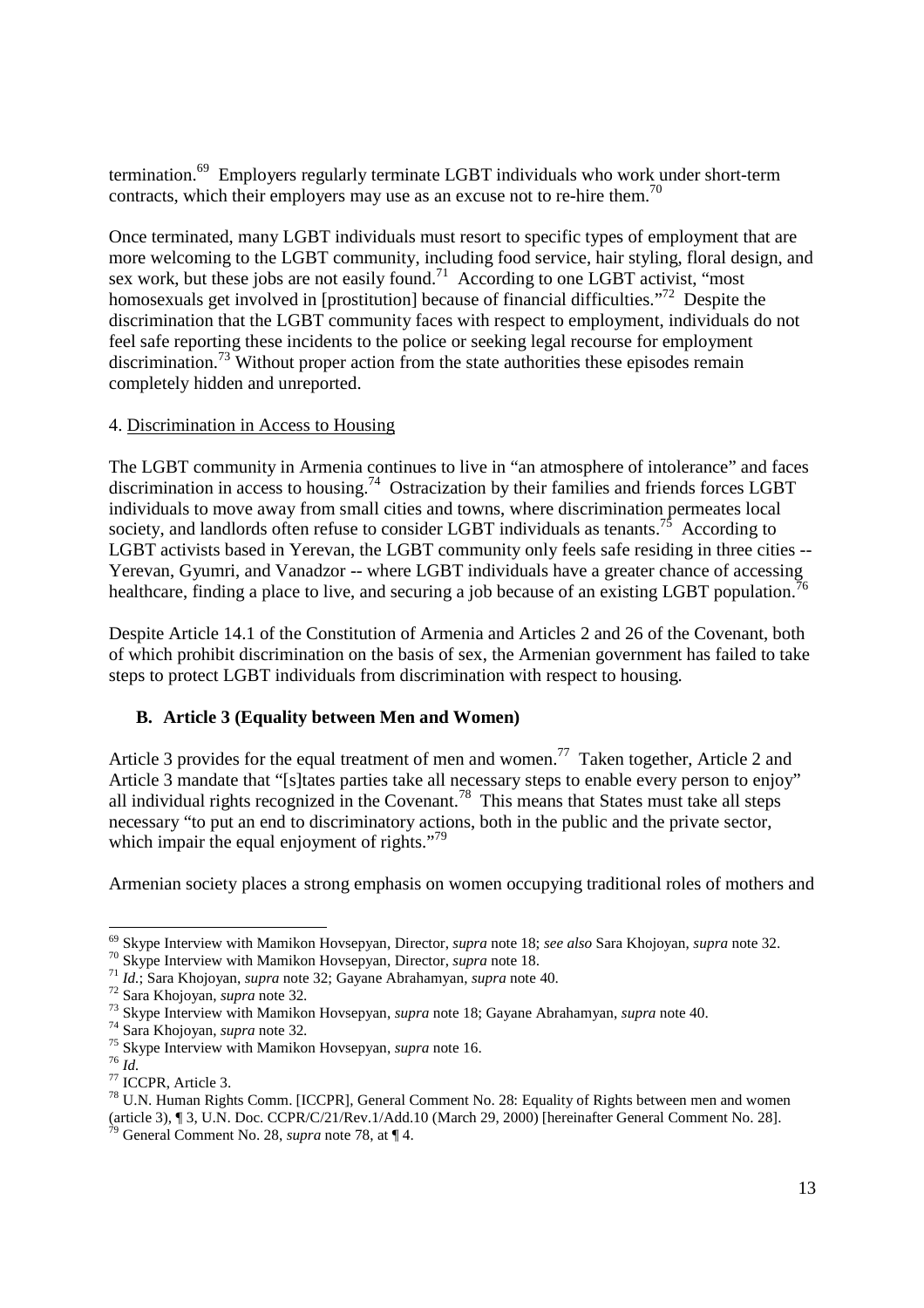wives; indeed, single women are often seen as an embodiment of 'evil and misfortune.'<sup>80</sup> Thus, women throughout Armenian society experience varying degrees of harmful treatment, including violence against women, particularly domestic violence and spousal abuse, which is widespread in Armenia. $81$  Violence is normalized among women, who often do not acknowledge that they suffer from domestic violence, and may be afraid to report such incidents to the police.<sup>82</sup> The frequency and severity of violence against women -- including against lesbians, bisexual women, and transgender (LBT) women – demonstrates that the State of Armenia has failed to protect women and to ensure the equal treatment of men and women.<sup>83</sup>

Due to the societal expectation that women occupy traditional roles, women of non-conforming sexual orientation or gender identity remain largely isolated from even gay and bisexual civil society organizations.<sup>84</sup> These women include lesbian, bisexual, and transgender women. Furthermore, women-to-women sexual relationships were never criminalized under Armenian law, as were relationships between two men. Therefore, when Armenia abolished article 116 of its criminal code, decriminalizing homosexual relationships, these relationships were understood to refer to gay men, rather than to women.<sup>85</sup> Because of this lack of attention to women who are not heterosexual, and due to the existence of a society in which public affection between women is acceptable and commonplace among heterosexual women, lesbian women may more easily live unmolested by homophobia more than men can.<sup>86</sup>

Despite this, the experiences of LBT women demonstrate increased incidences of harassment, due to their sexual orientation or gender identity. According to a survey conducted by one LGBT group in Armenia among lesbians, 61% of those surveyed had experienced verbal harassment because of their sexual orientation, 31% had been threatened with violence, and 37% had personal property damaged or destroyed. Further, 70% of these women were spat at, while 24% were punched, hit, kicked or beaten because of their sexual orientation. Lesbians also reported high levels of sexual assault: 12% recorded having experienced assault, 20% experienced sexual harassment, and 1.5% had been raped. Importantly, 79% of the women surveyed believed that sexual orientation was the cause of these acts.<sup>8</sup>

Finally, it is noteworthy that lesbians and bisexual women do not appear as a target group in most of the official documents on HIV and AIDS, despite the fact that over 25% of the HIV positive population are women.<sup>88</sup>

#### **C. Article 6 (Right to Life)**

<sup>-</sup><sup>80</sup> HIV/AIDS in Armenia: A Socio-Cultural Approach', UNESCO 2005.

<sup>81</sup> Bureau of Democracy, Human Rights, & Labor, *supra* note 29.

<sup>82</sup> Skype Interview with Mamikon Hovsepyan, *supra* note 18; Bureau of Democracy, Human Rights, & Labor, *supra* note 29.

<sup>83</sup> *See generally* U.N. Committee on the Elimination of all forms of Discrimination against Women (CEDAW), *Concluding Observations,* and U.N. Doc. No. CEDAW/C/GUA/CO7 (Feb. 10, 2009).

<sup>84</sup> Skype Interview with Mamikon Hovsepyan, *supra* note 16.

<sup>85</sup> A. Carrol & S. Quinn, *supra* note 12, at 32.

<sup>&</sup>lt;sup>86</sup> Skype Interview with an anonymous member of the Queering Yerevan Collective, (May 24, 2012), on file with The George Washington University Law School International Human Rights Clinic.

<sup>87</sup> A. Carrol & S. Quinn, *supra* note 12, at 32, citing a survey conducted by Armenian NGO *We for Civil Equality*. <sup>88</sup> *Id*, at 44.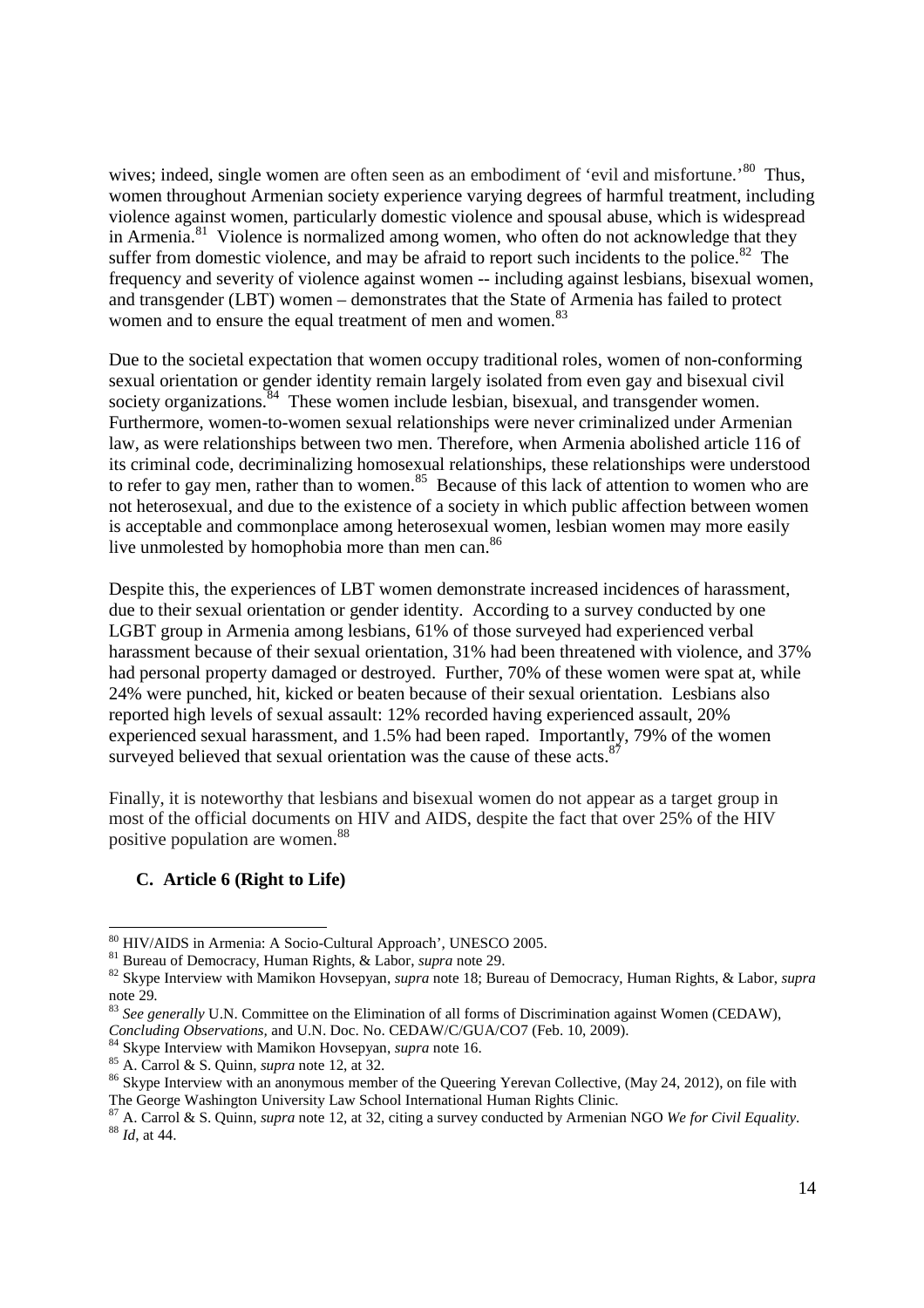Article 6 guarantees the right to life and provides that no person should be arbitrarily deprived of his or her life. The Committee has described Article 6 as "the Supreme right from which no derogation is permitted."<sup>89</sup> For example, in its 2011 Concluding Observations on Jamaica, the Committee called upon the State to "closely monitor allegations of extrajudicial killings" and to ensure that all such allegations are "investigated in a prompt and effective manner with a view to eradicating such crimes, bringing perpetrators to justice and hence fighting impunity and providing effective remedies to victims."<sup>90</sup> Through its failure to investigate the deaths of gay and bisexual men serving in its army, the government of Armenia fails to meet its obligation under Article 6, as the government fails to ensure that these individuals are not arbitrarily deprived of their lives.

Local human rights groups in Armenia report that there are "an alarming number of non-combat deaths in the army" each year. <sup>91</sup> Despite the lack of official statistics, estimates by Armenian NGOs demonstrate approximately forty deaths each year of men serving in the Armenian army, including battle-related deaths, suicides, non-combat casualties, accidents, and health-related deaths.<sup>92</sup> While these deaths are typically cited as suicides, local and international human rights groups such as the Helsinki Citizens' Assembly's Vanadzor Office and the Helsinki Association for Human Rights report that in many cases, autopsies often reveal that the deceased solider has been beaten or violated.<sup>93</sup> Both fellow soldiers and army personnel are responsible for the beatings and violations.<sup>94</sup> While it is unclear what percentage of these deaths are of LGBT victims, it has been documented that the harassment and persecution that gay men experience while in the army has lead to at least one attempted suicide.<sup>95</sup>

One local NGO reported a case in which a man committed suicide after ten of his comrades in the army raped him.<sup>96</sup> Additionally, the Helsinki Citizens' Assembly reported one incident in which Torgom Sarukhanyan, 21, died from an alleged self-inflicted gunshot.<sup>97</sup> After the Armenian Ministry of Defense investigated the supposed suicide, they arrested three servicemen on charges of incitement to suicide and in 2010 a court sentenced Major Sasun Galstyan to three years of imprisonment for abuse.<sup>98</sup>

While it is unclear whether Sarukhanyan was killed on the basis of his actual or perceived sexual orientation or gender identity, his story is not unique. Without official statistics, it is difficult to know exactly how many of these deaths may be LGBT-related, in particular because there is such extreme pressure for recruits to hide their sexual orientation or gender identity once they are in the army. The Armenian government must take steps to document the causes of these deaths.

<sup>-</sup><sup>89</sup> Human Rights Committee, General Comments, General Comment 14, 11th September (1984).

<sup>90</sup> Human Rights Committee, Concluding Observations: Jamaica, ¶ 16 (2004) UN Doc. CCPR/C/JAM/CO/3.

<sup>91</sup> HUMAN RIGHTS WATCH, *World Report 2012: Armenia* (Jan. 2012),

http://www.hrw.org/sites/default/files/related\_material/armenia\_0.pdf.

Skype Interview with Mamikon Hovsepyan, Director, *supra* note 18.

<sup>93</sup> *Id.*

 $\frac{94}{1}$ 

<sup>95</sup> A. Carrol & S. Quinn, *supra* note 12 at 38.

<sup>96</sup> Skype Interview with Mamikon Hovsepyan, Director, *supra* note 18.

<sup>97</sup> HUMAN RIGHTS WATCH, *supra* note 91.

<sup>&</sup>lt;sup>98</sup> *Id.* In September 2010, a YouTube video was released that showed Galstyan beating and humiliating two conscripts. *Id.*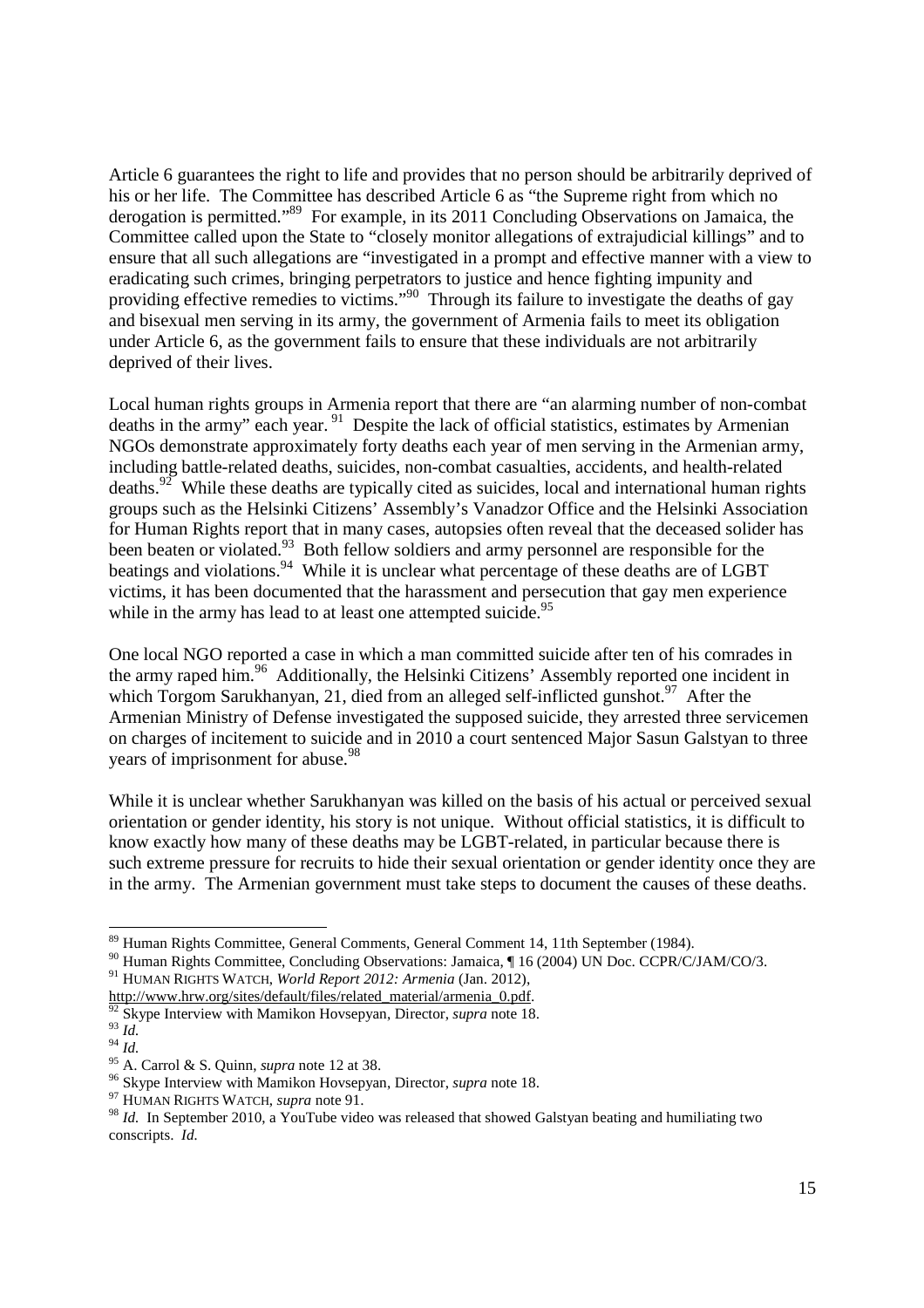In order to ensure individuals' right to life regardless of their sexual orientation or gender identity, Armenia must closely monitor and promptly investigate army deaths. They must also implement safeguards to ensure the end to harassment and threats that occur within the army, in order to prevent further deaths from occurring.<sup>99</sup> These failures by the government of Armenia to protect the life of LGBT individuals in the army, to fully investigate alleged crimes on the basis of sexual orientation and/or gender identity, and where appropriate, ensure that such crimes are properly prosecuted and punished, constitute a direct violation of the government's responsibility to right to life under Article 6.

### **D. Prohibition of Torture and Cruel, Inhuman or Degrading Treatment or Punishment; Right to Liberty and Security of Persons; and Treatment of Persons Deprived of Liberty (Arts. 7, 9, 10)**

Articles 7, 9 and 10(1), recognize the right of every individual to be free from torture; arbitrary arrest; and cruel, inhuman or degrading treatment or punishment. In its General Comments on Article 7, the Committee has noted that States have a positive obligation to provide specific training for law enforcement officers and must hold responsible all those who violate the prohibition on torture.<sup>100</sup> The time and place of all interrogations must be recorded, together with the names of all those present, and this information should be available for purposes of judicial or administrative proceedings. In its General Comments on Article 10, the Committee stated that "treating all persons deprived of their liberty with humanity and with respect for their dignity is a fundamental and universally applicable rule...[which] must be applied without distinction of any kind, such as race, colour, sex, language, religion, political or other opinion, national or social origin, property, birth or other status."<sup>101</sup>

In recent Concluding Observations, the Committee called for an end to "enforced disappearances," "arbitrary detention,"<sup>102</sup> "torture" and "forced displacement."<sup>103</sup> It has reaffirmed that a judge should not admit evidence obtained under torture,  $104$  and where allegations of mistreatment in detention have been made, the State must put in place the appropriate structures to ensure that all claims are robustly and transparently investigated.<sup>105</sup>

The Armenian government fails to meet its obligations under Articles 7, 9, and 10(1) with regard to the LGBT population in two primary areas: 1) the prohibition of torture and cruel, inhuman or degrading treatment or punishment, and 2) the right to liberty and security of persons. Gay and bisexual men suffer from physical and mental abuse, particularly while serving in the army or while detained in prison, and the police routinely arrest transgender individuals on arbitrary charges.

**<sup>.</sup>** <sup>99</sup> *See* Human Rights Committee, Concluding Observations: Jamaica, ¶ 16 (2004) UN Doc. CCPR/C/JAM/CO/3.

<sup>&</sup>lt;sup>100</sup> Human Rights Committee, General Comment No. 20, 10 March, (1992).

<sup>101</sup> Human Rights Committee, General Comment No. 21, ¶ 4, 10 April, (1992).

<sup>&</sup>lt;sup>102</sup> Human Rights Committee, Concluding Observations, Togo, ¶ 17, UN Doc CCPR /C/TGO/CO/4, 18 April 2011.

<sup>&</sup>lt;sup>103</sup> Human Rights Committee, Concluding Observations, Ethiopia, ¶ 16 UN Doc CCPR/C/ETH/CO/1, 25 July 2011.

<sup>&</sup>lt;sup>104</sup> Human Rights Committee, Concluding Observations, Kazakhstan, ¶ 22, UN Doc CCPR/C/KAZ/CO/1, 21 July 2011.

<sup>105</sup> *Id.*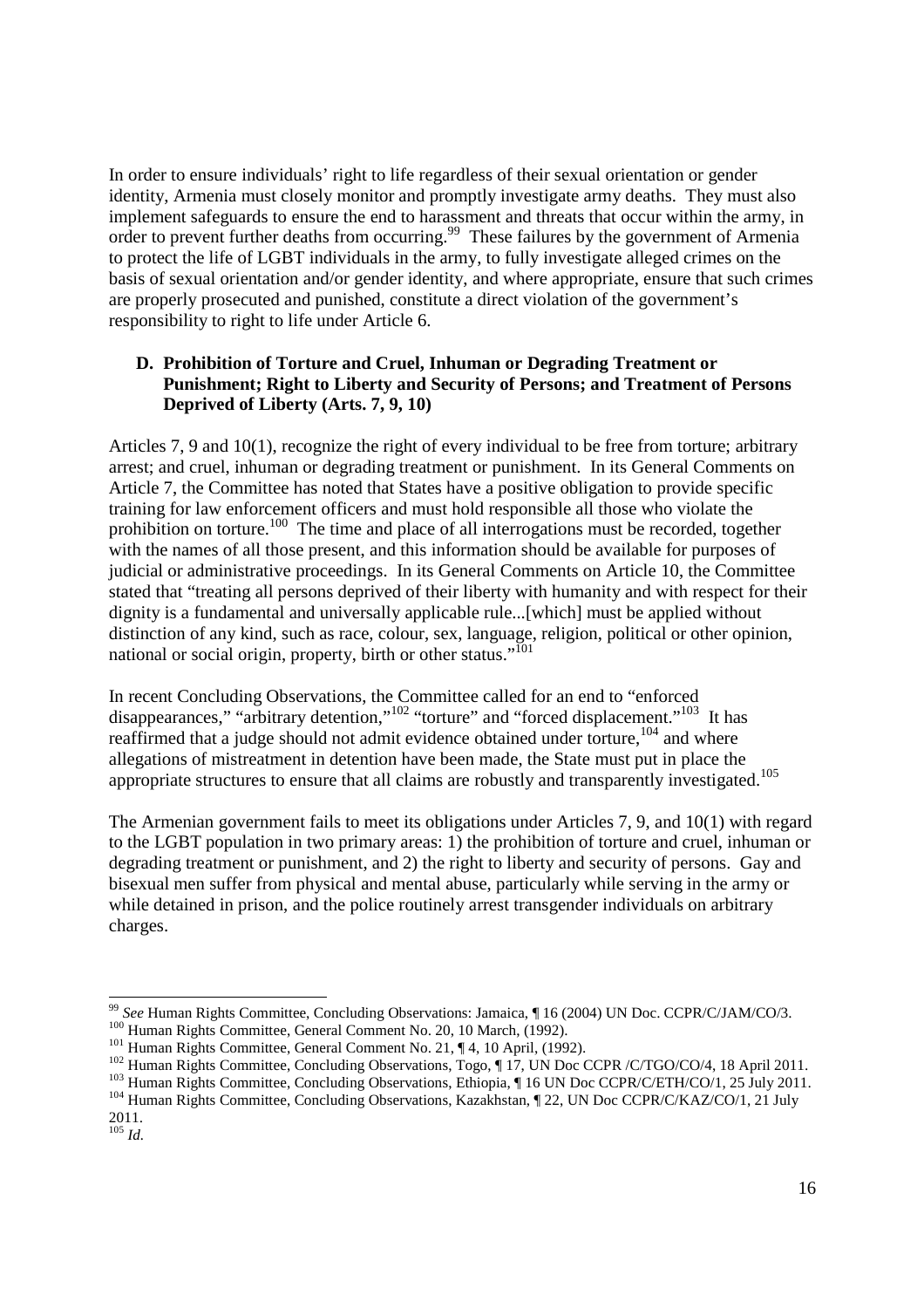### 1. Prohibition of Torture and Cruel, Inhuman or Degrading Treatment or Punishment

The prohibition of torture relates not only to physical abuse, but also to "acts that cause mental suffering to the victim," including intimidation and threats.<sup>106</sup> The Special Rapporteur on the question of torture and other cruel, inhuman or degrading treatment or punishment noted that a considerable proportion of incidents of torture are carried out against individuals on the basis of their sexual orientation and gender identity.<sup>107</sup> In particular, the Special Rapporteur reported, "[m]embers of sexual minorities have been subjected, *inter alia*, to harassment, humiliation and verbal abuse relating to their real or perceived sexual orientation or gender identity and physical abuse, including rape and sexual assault."<sup>108</sup>

In Armenia, LGBT individuals suffer from both psychological and physical torture, due to a culture that promotes violence and mental abuse against homosexuals.<sup>109</sup> For example, an openly gay Armenian man was abducted by his neighbors, taken to an apartment, forced to remove his clothing, and then was beaten.<sup>110</sup> Another man, Armen, was physically beaten by his parents and his brother and subsequently thrown out of his home when they learned that he was gay.<sup>111</sup> Despite the requirements of the Covenant and Armenia's Constitutional prohibition against discrimination on the basis of sex, the government has failed to take steps to prevent physical and mental abuse against LGBT individuals and punish those who are accountable.

More specifically, gay and bisexual men are at particular risk of torture while serving in the army. Men who are openly gay in the army suffer psychological and physical abuse, including sexual violations, and are often discharged for having the "homosexuality disease."<sup>112</sup> In general, studies demonstrate that LGBT individuals, including youth, are at particular risk of suicide when they suffer psychological and physical abuse.<sup>113</sup>

According to multiple sources, the army is reluctant to recruit LGBT individuals, but if the army learns that its soldiers are openly gay, it sends them to a psychiatric hospital for a psychological evaluation.<sup>114</sup> Soldiers can spend anywhere from one day to a few weeks undergoing various evaluations and testing to determine whether they are gay.<sup>115</sup> After testing, soldiers commonly

-

<sup>&</sup>lt;sup>106</sup> Report of the Special Rapporteur on the question of torture and other cruel, inhuman or degrading treatment or punishment, ¶ 3, U.N. Doc. No. A/56/156, (July 3, 2001), *available at*:

http://www.un.org/documents/ga/docs/56/a56156.pdf.

 $^{107}$ *Id.* 

<sup>108</sup> *Id.* 

<sup>109</sup> Skype Interview with Mamikon Hovsepyan, *supra* note 18.

<sup>110</sup> *Id.*

<sup>111</sup> Marianna Grigoryan, *supra* note 40.

<sup>&</sup>lt;sup>112</sup> Skype Interview with Mamikon Hovsepyan, *supra* note 18; Bureau of Democracy, Human Rights, & Labor, *supra* note 29.<br> $\frac{13}{113}$ 

<sup>113</sup> *See, e.g.,* Suicide Risk and Prevention for Lesbian, Gay, Bisexual, and Transgender Youth (Suicide Prevention Res. Center, 2008).

<sup>114</sup> Skype Interview with Mamikon Hovsepyan, *supra* note 18; A. Carrol & S. Quinn, *supra* note 12 at 38; Bureau of Democracy, Human Rights, & Labor, *supra* note 29.

<sup>115</sup> A. Carrol & S. Quinn, *supra* note 12 at 38.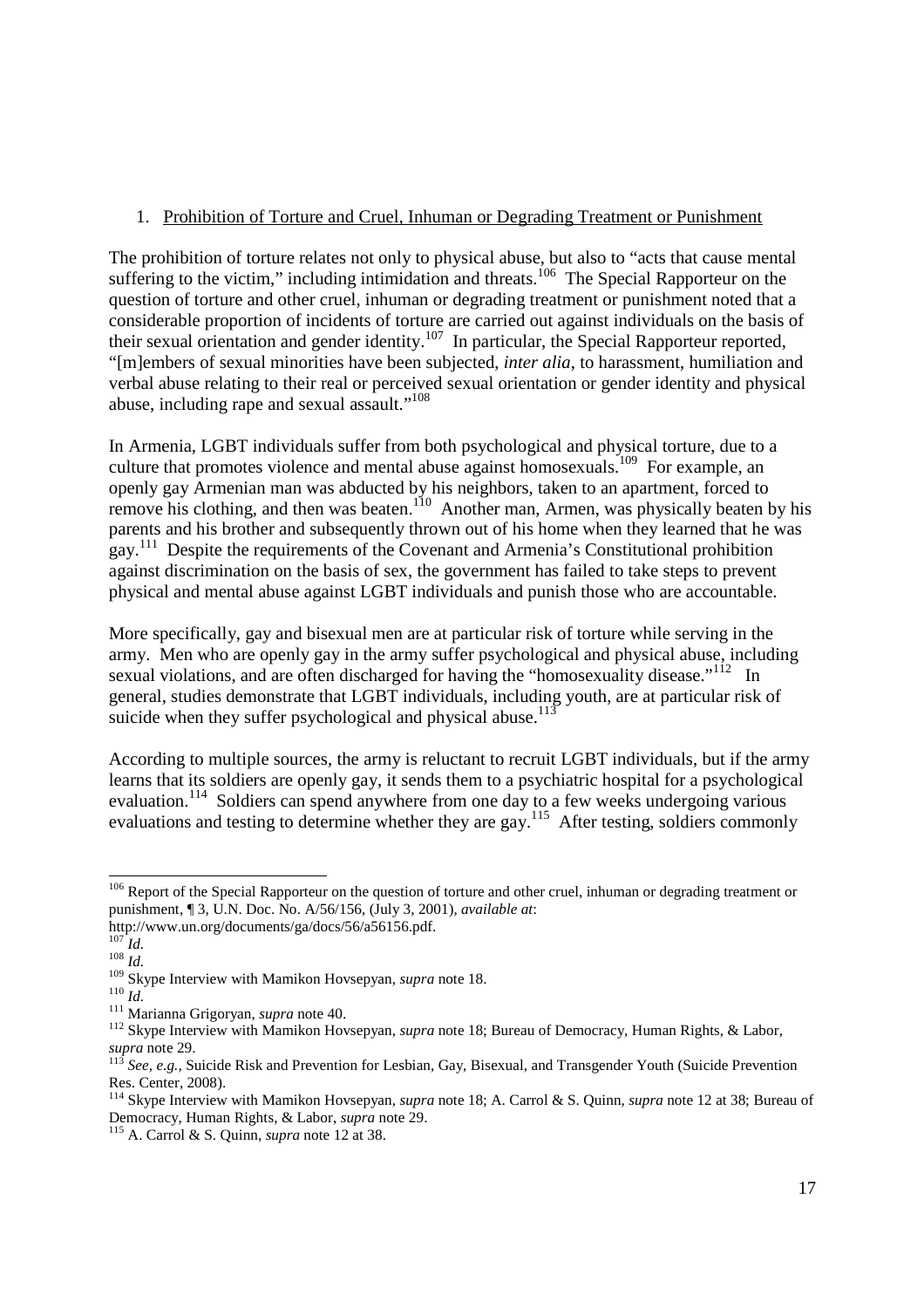receive a certification that they have a psychological or mental disorder for being gay, subsequently may be discharged from service.<sup>116</sup>

Based on the 2001 Armenian Ministry of Defense Order No. 378, homosexuality is considered an illness and homosexuals, therefore, are considered unfit for service in the army.<sup>117</sup> Additionally, the Ministry of Defense is purportedly concerned that gay men "would be abused by fellow servicemen."<sup>118</sup> While these cases are rarely publicized, one case was reported in which a young man serving in the Armenian army was diagnosed and hospitalized with "homosexuality disease."<sup>119</sup>

If a gay or bisexual man remains in service, he may be isolated and suffer from mental abuse, including intimidation and bullying by peers and army officials.<sup>120</sup> Gay soldiers undergo "constant humiliation through actions such as being given a separate set of dishes with a hole in the plate, being given the dirtiest tasks, such as cleaning the toilet (sometimes with his own toothbrush), being assigned to the most distant barrack or the one with the worst conditions."<sup>121</sup> The situation for gay or bisexual men located in military units in occupied territories, such as in parts of Azerbaijan, may be even worse. For example, while soldiers are housed in homes abandoned by Azerbaijanis, some homosexual servicemen may be required to dwell in separated suburban homes.<sup>122</sup>

Additionally, other soldiers often commit physical violence and sexual assaults against fellow gay and bisexual servicemen.<sup>123</sup> On February 17, 2006, *Armenia Now* reported that an 18-yearold serviceman had been repeatedly raped and beaten by commanding officers.<sup>124</sup> Additionally, incidents have been reported in which the Armenian army has used "hazing" techniques on gay men, such as "confusing, tricking, and producing fear" in them.<sup>125</sup> Even if an LGBT individual requires treatment as a result of recurring physical abuse, he may be denied medical attention because of his actual or perceived sexual orientation or gender identity.<sup>126</sup>

The situation for gay and bisexual men in prison is parallel to the army; openly gay prisoners routinely face physical and mental abuse.<sup>127</sup> Prisoners may view gay and bisexual individuals as

**<sup>.</sup>** <sup>116</sup> *Id.* at 38; Bureau of Democracy, Human Rights, & Labor, *supra* note 29.

<sup>117</sup> A. Carrol & S. Quinn, *supra* note 12 at 38.

<sup>118</sup> Bureau of Democracy, Human Rights, & Labor, *supra* note 29.

<sup>119</sup> *Id.*

<sup>120</sup> Skype Interview with Mamikon Hovsepyan, *supra* note 18.

<sup>121</sup> A. Carrol & S. Quinn, *supra* note 12 at 38; *see also* Helsinki Assoc., Annual Report on Human Rights in Armenia, *supra* note 59 at 27.

<sup>122</sup> Helsinki Assoc., Annual Report on Human Rights in Armenia*, supra* note 59 at 27.

<sup>123</sup> *Id.*; A. Carrol & S. Quinn, *supra* note 12 at 38; PUBLIC INFORMATION AND NEED OF KNOWLEDGE NGO, *Young guy could be raped at the army* (Mar. 2009), http://pinkarmenia.blogspot.com/2009/03/young-guy-could-be-rapedat-army.html; Artmika, *Brutality of Homophobia in Armenia*, UNZIPPED: GAY ARMENIA (Mar. 12, 2009), http://gayarmenia.blogspot.com/2009/03/brutality-of-homophobia-in-armenia.html.<br>
<sup>124</sup> Victoria: in the Later Later Common Common Common State Common State Common State Common State Common State Common State Common State C

<sup>124</sup> *Violence in the Ranks: Army Conscript Says He Was Raped by Comrades*, ARMENIANOW (Feb. 17, 2006), http://armenianow.com/news/6189/violence\_in\_the\_ranks\_army\_conscri.

<sup>125</sup> A. Carrol & S. Quinn, *supra* note 12 at 38.

<sup>126</sup> Helsinki Assoc., Annual Report on Human Rights in Armenia*, supra* note 59 at 27.

<sup>&</sup>lt;sup>127</sup> Skype Interview with Mamikon Hovsepyan, *supra* note 16.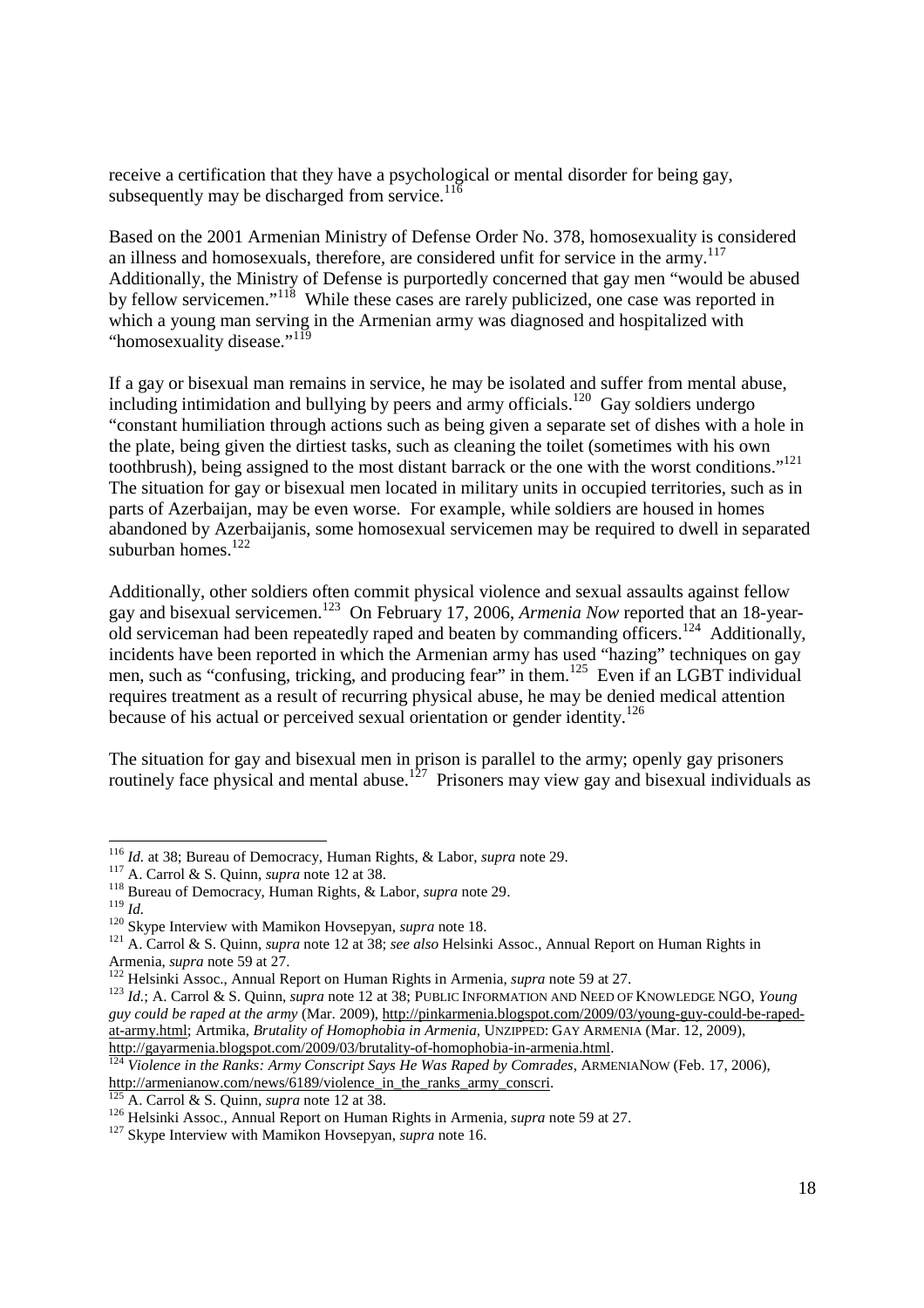sexual objects and consistently rape them in prison.<sup>128</sup> Rape of a detained individual is an act that the Committee has interpreted as torture.<sup>129</sup>

Moreover, Armenian prisons are overpopulated, $130$  chaotic, and "particularly cruel places for LGBT people."<sup>131</sup> LGBT detainees experience humiliating discrimination in prison, because they are "forced to do some of the most degrading jobs,"<sup>132</sup> and are kept in separate cells because other inmates refuse contact with them.<sup>133</sup> Fellow inmates frequently subject LGBT individuals in detention to emotional, physical, and sexual abuse, treatment that prison officials fail to prevent and/or adequately punish.<sup>134</sup> Additionally, prison officials may deny HIV-positive inmates access to requisite treatment.<sup>135</sup>

In both the army and prison, the perpetrators may be officials themselves, other peers, or other incarcerated individuals. Because the State of Armenia controls all activities within the army and its prisons, the State is responsible for all sexual violence by individuals acting in their official capacity and by individual private actors against LGBT individuals in the army or in prison, under Articles 7, 9, and 10(1).

2. Right to Liberty and Security of Persons

The government of Armenia fails to provide for the right to liberty and security of LGBT individuals, particularly transvestite sex workers. Documented incidents of arbitrary arrest in Armenia, including the arbitrary arrests of transvestite sex workers who congregate in Central Park in Yerevan, constitute violations of Article 9(1). Police threaten transvestite sex workers and arbitrarily take them to police stations where they must submit to both STI and HIV testing.<sup>136</sup> While submitting to this testing, occasionally the police have held individuals in custody overnight with no explanation. Moreover, transvestite sex workers regularly face physical attacks and beatings and receive no protection from the police.<sup>137</sup> It has been reported that the police have blacklisted the cell phone numbers of LGBT sex workers from the park so they do not have to respond to their calls for help.<sup>138</sup> By threatening, and in some cases, illegally detaining transvestites who are engaged in sex work, the police violate the prohibition on arbitrary arrests under Article 9.

### **E. Articles 16 and 17 (Legal Personhood and Right to Privacy)**

<sup>-</sup><sup>128</sup> *Id.*

<sup>129</sup> CCPR/C/JAM/CO/3 (Advance Edited Version) Geneva, 17 October – 4 November 2011, *available at*: http://www2.ohchr.org/english/bodies/hrc/hrcs103.htm.

<sup>130</sup> Skype Interview with Mamikon Hovsepyan, *supra* note 16.

<sup>&</sup>lt;sup>131</sup> A. Carrol & S. Quinn, *supra* note 12 at 38.

<sup>132</sup> Bureau of Democracy, Human Rights, & Labor, *supra* note 29.

<sup>133</sup> A. Carrol & S. Quinn, *supra* note 12 at 38.

<sup>134</sup> *Id.*

<sup>&</sup>lt;sup>135</sup> Skype Interview with Mamikon Hovsepyan, *supra* note 30.

<sup>136</sup> *Id.*; Helsinki Assoc., Report on the Condition of Human Rights in the Republic of Armenia, *supra* note 59 at 92- 93.

<sup>&</sup>lt;sup>137</sup> Helsinki Assoc., Report on the Condition of Human Rights in the Republic of Armenia, *supra* note 59 at 91; Gayane Mkrtchyan, *supra* note 40; Sara Khojoyan, *supra* note 32.

<sup>138</sup> Helsinki Assoc., Report on the Condition of Human Rights in the Republic of Armenia, *supra* note 59 at 91.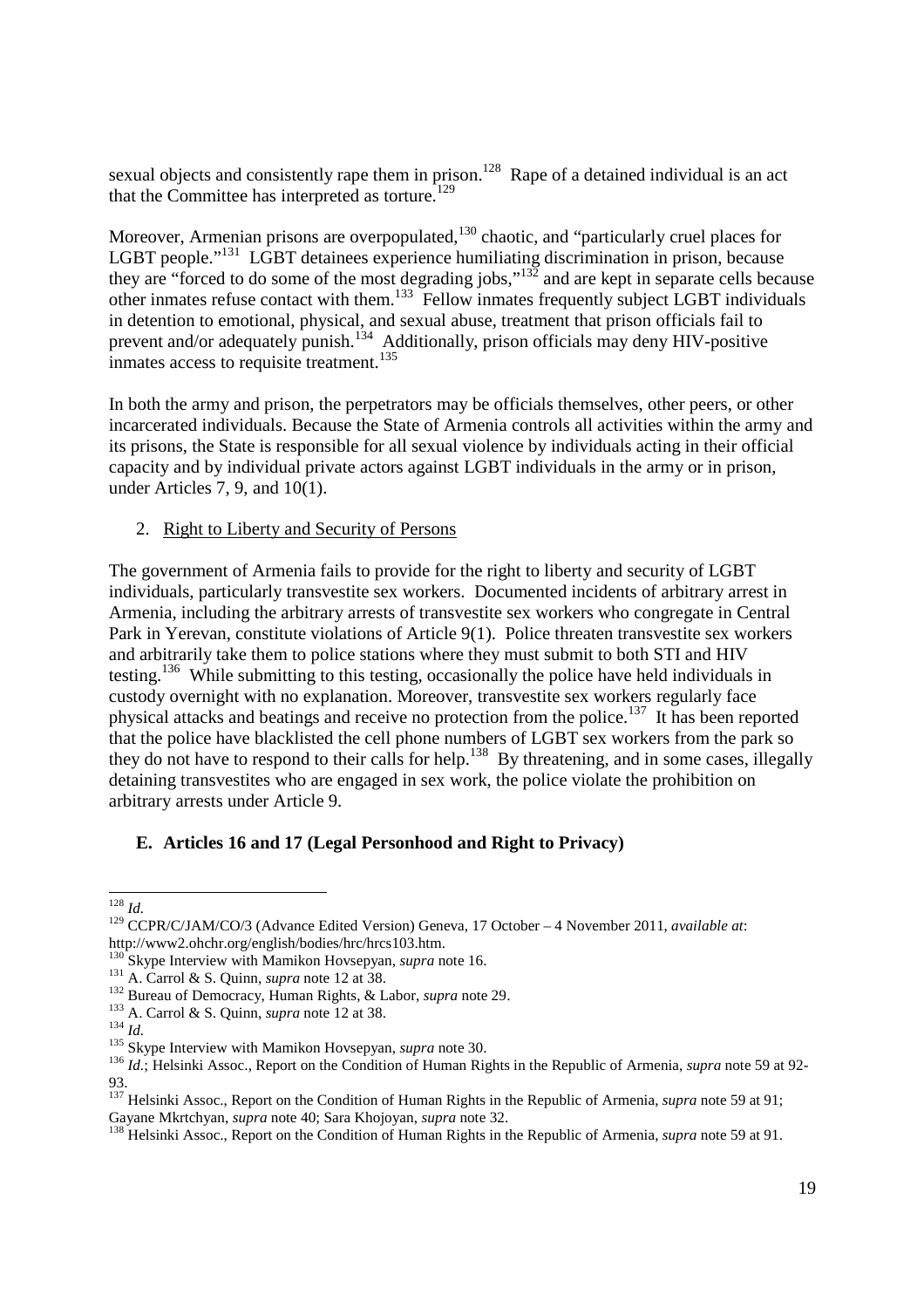Articles 16 and 17 recognize the rights to legal personhood and privacy respectively. Under Article 16, everyone has the "the right to recognition everywhere as a person before the law." Article 17(1) states that "no one shall be subjected to arbitrary or unlawful interference with his privacy, family, home or correspondence, nor to unlawful attacks on his honour and reputation." Article 17(2) further provides that "everyone has the right to the protection of the law against such interference or attacks." In its General Comment 16, the Committee noted that Article 17 affords "protection to personal honour and reputation and [that] States are under an obligation to provide adequate legislation to that end. Provision must also be made for everyone effectively to be able to protect himself against any unlawful attacks that do occur and to have an effective remedy against those responsible."<sup>139</sup> In the landmark decision of *Toonen v Australia* in 1994, the Committee found that laws that criminalize consensual same sex sexual acts expressly between adults violate the privacy protections of Article 17.<sup>140</sup> Read together, Articles 16 and 17 create an obligation for States to recognize the self-identified gender of transgender persons, which Armenia has failed to do.

Legally, transgender individuals in Armenia are unable to receive sex change operations or change their names or legal statuses.<sup>141</sup> There are no laws in Armenia with regard to legal recognition of transgender individuals' new and/or preferred gender.<sup>142</sup> Moreover, there are no documented cases of transgender individuals who have attempted to legally change their sex, name, or status.<sup>143</sup> In *Goodwin v. UK* (2002), the ECtHR held that the UK government failed to protect Article 8 (right to privacy) and Article 12 (right to marry), in conjunction with Article 14 (non-discrimination), of the Convention by denying a post-operative transsexual's right to be recognized in her new gender which, as a consequence, would affect the right to formally obtain the status as a woman with her own separate and distinct identity for National Insurance purposes, as well as her fundamental right to marry a person of the opposite sex. Furthermore, according to the judges, "the lack of legal recognition of the change of gender of a post-operative transsexual lies at the heart of the applicant's complaints under Article 14 of the Convention."<sup>144</sup> The Court also emphasized the importance of the provisions of Article 8 and their relevance to the case by arguing that "gender identity is one of the most intimate and private aspect of any person's life"<sup>145</sup>.

 <sup>139</sup> U.N. Human Rights Comm, *General Comment No. 16: The right to respect of privacy, family, home and correspondence, and protection of honour and reputation (Art. 17)*, ¶ 11, (1988), available at http://www.unhchr.ch/tbs/doc.nsf/0/23378a8724595410c12563ed004aeecd?Opendocument.

 $140$  Whatever their manifestation, homophobia and transphobia are often at core a violation of the right to privacy. The consensual sexual acts an LGBT individual engages in as part of her private life is often the justification for a range of human rights violations committed against her. In this way, Article 17 cannot be isolated from those other abuses which LGBT individuals experience. Rather, it must be seen as intersecting with all such rights violations occurring under the Covenant. Toonen v. Australia, CCPR/C/50/D/488/1992, UN Human Rights Committee (HRC), 4 April 1994, available

at: http://www.unhcr.org/refworld/docid/48298b8d2.html [accessed 28 September 2011].

<sup>141</sup> Marukyan, Edmon. *Study on Homophobia, Transphobia and Discrimination of Grounds of Sexual Orientation and Gender Identity, Legal Report: Armenia*. The Danish Institute for Human Rights 10 (November, 2010). <sup>142</sup> *Id.*

<sup>143</sup> *Id.*; Skype Interview with Mamikon Hovsepyan, Director, *supra* note 16.

<sup>144</sup> *Goodwin v United Kingdom*, application no. 28957/95, 11 July 2002, para. 108.

<sup>145</sup> *Van Kuck v. Germany*, application no. 35968/97, 12 June 2003, para. 12.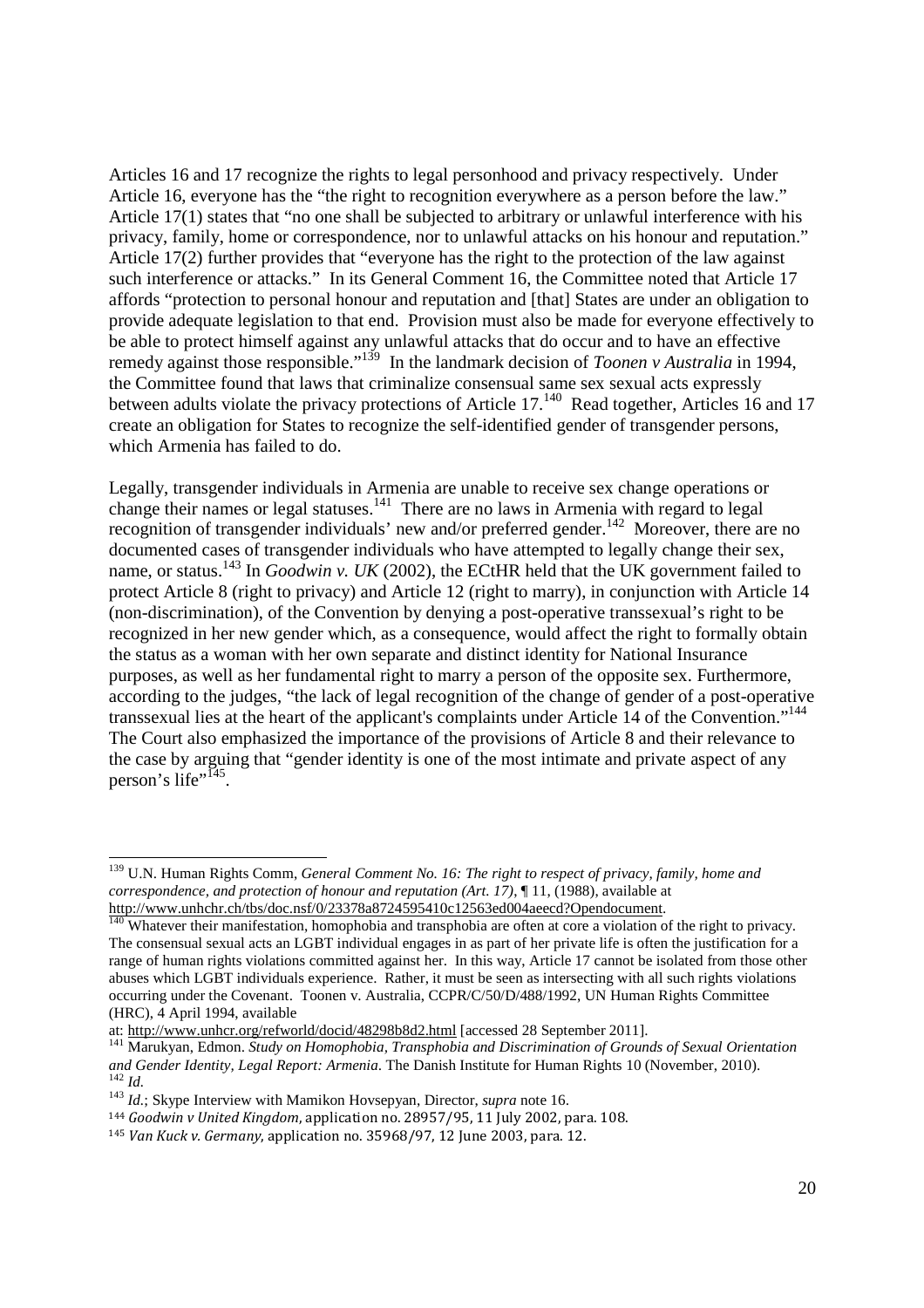Armenia's failure to provide transgender individuals with a mechanism by which society recognizes the self-identified gender of transgender individuals constitutes a violation of Articles 16 and 17 of the Covenant. The jurisprudence of the European Court of Human Rights, which is binding on the State of Armenia, also supports this conclusion. In *L. v. Lithuania*, for example, the European Court noted that States are required "to implement the recognition of the gender change in postoperative transsexuals through, inter alia, amendments to their civil-status data, with its ensuing consequences."<sup>146</sup>

#### **F. Articles 19 and 20 (Freedom of Opinion and Expression, and Prohibition on Hate Speech)**

Article 19 of the Covenant affirms the rights of free expression and opinion. Article 20 places an obligation on State parties to prohibit hate speech,<sup>147</sup> which the Covenant interprets as an obligation to prohibit "[a]ny advocacy of national, racial or religious hatred that constitutes incitement to discrimination, hostility or violence shall be prohibited by law." In General Comment No. 34, published in 2011, the Committee stated, "Articles 19 and 20 are compatible with and complement each other. The acts that are addressed in Article 20 are all subject to restriction pursuant to article 19, paragraph 3." With regards to hate speech, in its previous Concluding Observations regarding Poland, the Committee recommended that the State party "legally prohibit of discrimination on the grounds of sexual orientation or gender identity; amend the Penal Code to define hate speech and hate crimes based on sexual orientation or gender identity among the categories of punishable offense; and intensify awareness raising activities aimed at the police force and wider public."<sup>148</sup> The Committee should adopt the same recommendation with respect to Armenia.

Armenia does not have a law that directly prohibits hate speech, and does not criminalize hate speech activities. Indeed, it was one of few countries in the region that did not submit information to the ODIHR report "Hate Crimes in the OSCE Region: Incidents and Responses Annual Report for 2006."<sup>149</sup> Hateful and inflammatory speech against the LGBT community is frequently witnessed in Armenia. Various nationalist groups are the main perpetrators of anti-LGBT speech, however, there have been no reported cases of hate speech or hate crimes against LGBT individuals. The nationalist groups use mass media, including television, newspapers, and the Internet, to spread their anti-LGBT message. In addition, some groups promote hate speech through homophobic and discriminatory posters spread across Yerevan, where they maintain a strong presence.

Mek Azg (One Nation) is a neo-Nazi nationalist movement that openly discriminates against individuals on the basis of their sexual orientation and gender identity. One Nation hangs posters around Yerevan and other major cities in the country that denounce the LGBT community. For

<sup>-</sup><sup>146</sup> *L. v. Lithuania*, no. 27527/03, ECHR 2008.

<sup>147</sup> Barbora Bukovska, Agnes Callamard, & Sejal Parmer, *Towards an Interpretation of article 20 of the ICCPR: Thresholds for the prohibition of incitement to hatred* 3 (February 2010).

<sup>148</sup> Human Rights Committee, Concluding Observations: Poland, ¶ 16 (2010) UN Doc. CCPR/C/POL/CO/6.

<sup>&</sup>lt;sup>149</sup> The Danish Institute for Human Rights, COWI, *Study on Homophobia, Transphobia and Discrimination on Grounds of Sexual Orientation and Gender Identity, Sociological Report: Armenia*, [hereinafter "COWI Study"], p. 8, *available at* www.coe.int/t/commissioner/source/lgbt/armeniasociological\_e.pdf.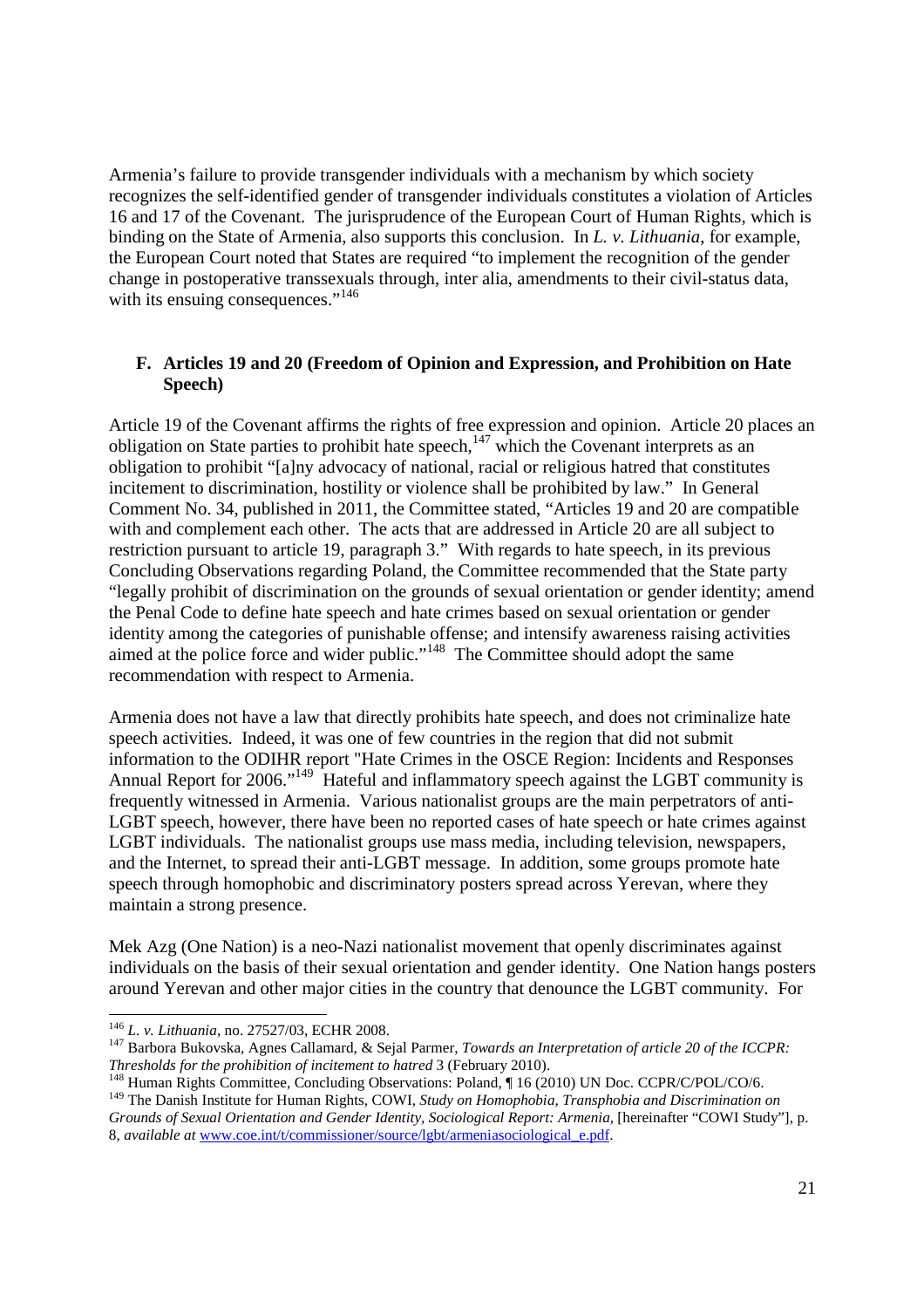example, one poster by One Nation states, "Say no to homosexuality, and to erotic websites."<sup>150</sup> One Nation has also developed networks and alliances with other Armenian nationalist and patriotic groups in Armenia, thereby fostering widespread discrimination against the LGBT community.<sup>151</sup> These networks and alliances distribute anti-gay flyers and posters, target LGBT individuals through social media, and threaten to physically assault members of the LGBT community.<sup>152</sup>

In response to the hateful posters by One Nation, PINK asked the Armenian government to protect the LGBT community's right to be free from hate speech and discrimination. In March 2012, PINK sent an official letter to the Armenian Ministry of Justice regarding the One Nation posters. In its letter, PINK argued that Armenian Constitution prohibits the dissemination of One Nation's posters, as Article 14.1 prohibits discrimination and Article 47 prohibits the spread of hate and violence.<sup>153</sup> The Ministry of Justice responded that the posters were permitted under Article 27 of the Constitution, which allows for freedom of speech.<sup>154</sup> Therefore, the Armenian government has fostered stigma and discrimination against the LGBT community by failing to criminalize hateful speech on the basis of sexual orientation and gender identity.

The Armenian Aryan Order, a neo-Nazi group that has openly campaigned against homosexuality, also promotes hate speech in Armenia. In 2007, the United States nominated career ambassador Richard Hoagland as the Ambassador of Armenia. His nomination was eventually withdrawn for undisclosed reasons, and there were unsubstantiated rumors that Richard Hoagland was gay. When he was not appointed as Ambassador to Armenia, the Armenian Aryan Order stated that it, "expresse[d] its gratitude to all the sons of the Armenian nation, be there in Armenia or in Diaspora, who struggled against the nomination of the homosexual Richard Hoagland as US Ambassador."<sup>155</sup> Furthermore, the group also claimed that supporters "freed the Armenian nation from the sad perspective of having a sick Ambassador."<sup>156</sup> It should also be noted that Hoagland's nomination inspired ire amongst these groups not only because of his supposed sexual orientation, but also because he had not publicly spoken out against the Armenian Genocide.<sup>157</sup> Regardless of the reasons for the response to his nomination, it is clear that the Armenian Aryan Order's vitriol toward him took on an ardently homophobic character.

The Armenian Government's lack of response to this hateful speech against the LGBT community, especially when it can be interpreted as incitement to action, is striking. For

http://www.iglyo.com/index.php?option=com\_content&task=view&id=227&Itemid=34

http://www.parliament.am/parliament.php?id=constitution&lang=eng.

**<sup>.</sup>** <sup>150</sup> *IGLYO Condemns the use of hate speech against LGBTQ people in Armenia*, IGLYO,

 $151$ <sup>1</sup>*Id.*  $^{152}$  *Id.* 

<sup>153</sup> Constitution of the Republic of Armenia, *available at*:

<sup>154</sup> Skype Interview with Mamikon Hovsepyan, *supra* note 16.

**<sup>155</sup>** Artmika, *Attention seeking bigots say "Thanks" for withdrawal of Hoagland's nomination as US envoy to Armenia***,** UNZIPPED: GAY ARMENIA (Aug. 2007), http://gayarmenia.blogspot.com/2007/08/attention-seeking-bigotssay-thanks-for.html.

<sup>156</sup> *Id.*

<sup>&</sup>lt;sup>157</sup> See Armenian National Committee of America, ANCA Urges Senate to Block Hoagland Nomination, July 18, 2006, http://www.anca.org/press\_releases/press\_releases.php?prid=976, *see also* Skype Interview with anonymous member of the Queering Yerevan Collective, *supra* note 86.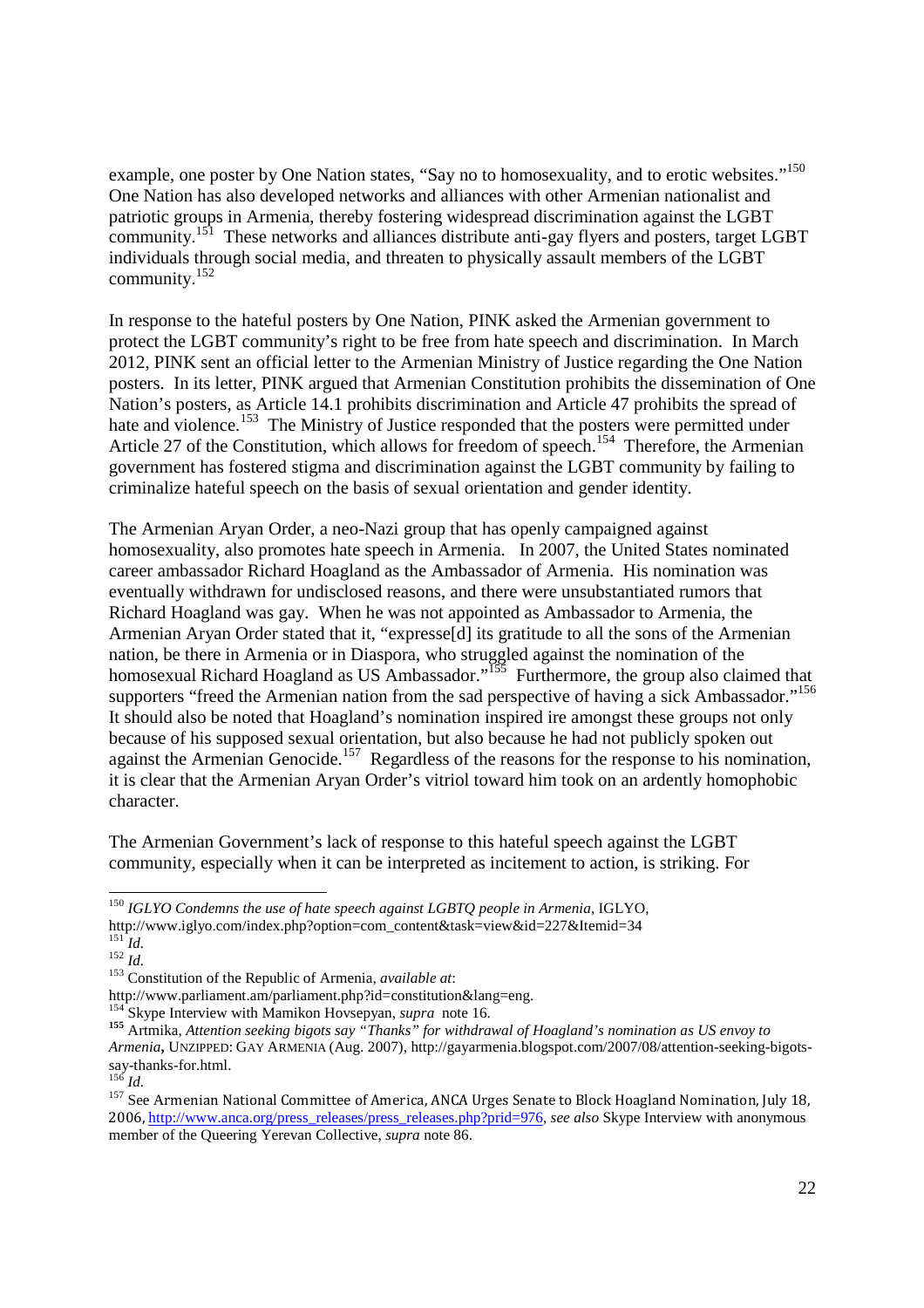example, the Chairman of Union of Armenian Aryanship, Armen Avetisyan claimed publicly that some senior officials were homosexual and promised to produce a list of their names. He then sent a list of seven alleged homosexuals occupying senior posts to the President and Prime Minister and urged them to take measures "to cleanse the nation of these diseased persons."<sup>158</sup> The names were never published nor did the government make any statements or take any measures against these defamatory activities and statements.

Sadly, the most striking examples of hate speech documented by this report are those that have occurred most recently in Armenia. On May 8, 2012 a series of events unfolded that have terrorized the LGBT community, and have brought the question of hate speech and incitement of violence to have everyday relevance for the LGBT community in Armenia. On that date, ultranationalists fire-bombed the gay-friendly DIY club in Yerevan. Several days later, extremists vandalized the club with anti-gay graffiti.<sup>159</sup> This incident occurred in the wake of a public outcry against one of the managers of the club, Armine "Tsomak" Oganezova, who had traveled to Turkey to participate in a gay pride parade there. The bombing took place on an important nationalist holiday, and the attack targeted, as demonstrated by the graffiti left in the burned-out club, individuals who were viewed not only as LGBT, but as anti-nationalist because of their association with Turkey.

Not only was this act a high-profile demonstration of the physical danger that ultra-nationalist groups present to the LGBT community, but also of the ongoing incitement to violence that they espouse. The graffiti left on the walls of the club after the attack read: "Tsomak we won't let you breathe," and, "no matter how much you renovate, we will come again."<sup>160</sup> Despite these clear threats against a prominent gay figure in the community, the government has taken no steps to curb this inciteful speech. In fact, although two young men were arrested on suspicion of having committed the attacks, members of the government opposition party, the Armenian Revolutionary Federation (ARF) paid their bail, and one lawmaker defended the action, claiming that the attackers had "acted the right way, in the context of our societal and national ideals."<sup>161</sup>

In the wake of these attacks, public conversation has only increased around LGBT issues in Armenia, as Neo-Nazi groups' opposition to queer lifestyle is framed in within anti-nationalist rhetoric.<sup>162</sup> Two young boys who claim to have committed these violent acts were interviewed on Armenian television, claiming, "[M]y point is that DIY should not exist in Armenia and people like her [Tsomak] should not exist here. For example Tsomak took part in a gay party in Turkey -- she presents DIY as a club for normal free people but every gay is here."<sup>163</sup>

The government's response to these attacks and threats against the life of a prominent gay activist in Armenia has demonstrated the lack of seriousness with which the government takes its

http://www.france24.com/en/20120525-armenia-hate-attacks-expose-anti-gay-hatred.  $^{160}$  Youtube, "Another attack on DIY Club" (May 25, 2012)

http://www.youtube.com/watch?NR=1&feature=endscreen&v=Q0rGf4FieHQ.

**<sup>.</sup>** <sup>158</sup> COWI Study, *supra* note 148, at 13.

<sup>&</sup>lt;sup>159</sup> Agence France Press, Armenia Hate Attacks Expose Anti-Gay Hatred, (May 25,2012)

<sup>161</sup> AFP *supra* note 156.

<sup>162</sup> Nancy Agabian, The Armenian Weekly, *Letter: You Cannot Threaten, Condone, or Enact Violence Against LGBT Armenians* (May 21, 2012).

<sup>163</sup> Youtube, "The Self-Confession of Facists," (May 20, 2012) http://www.youtube.com/watch?v=1o5XhjSQTh8&feature=relmfu.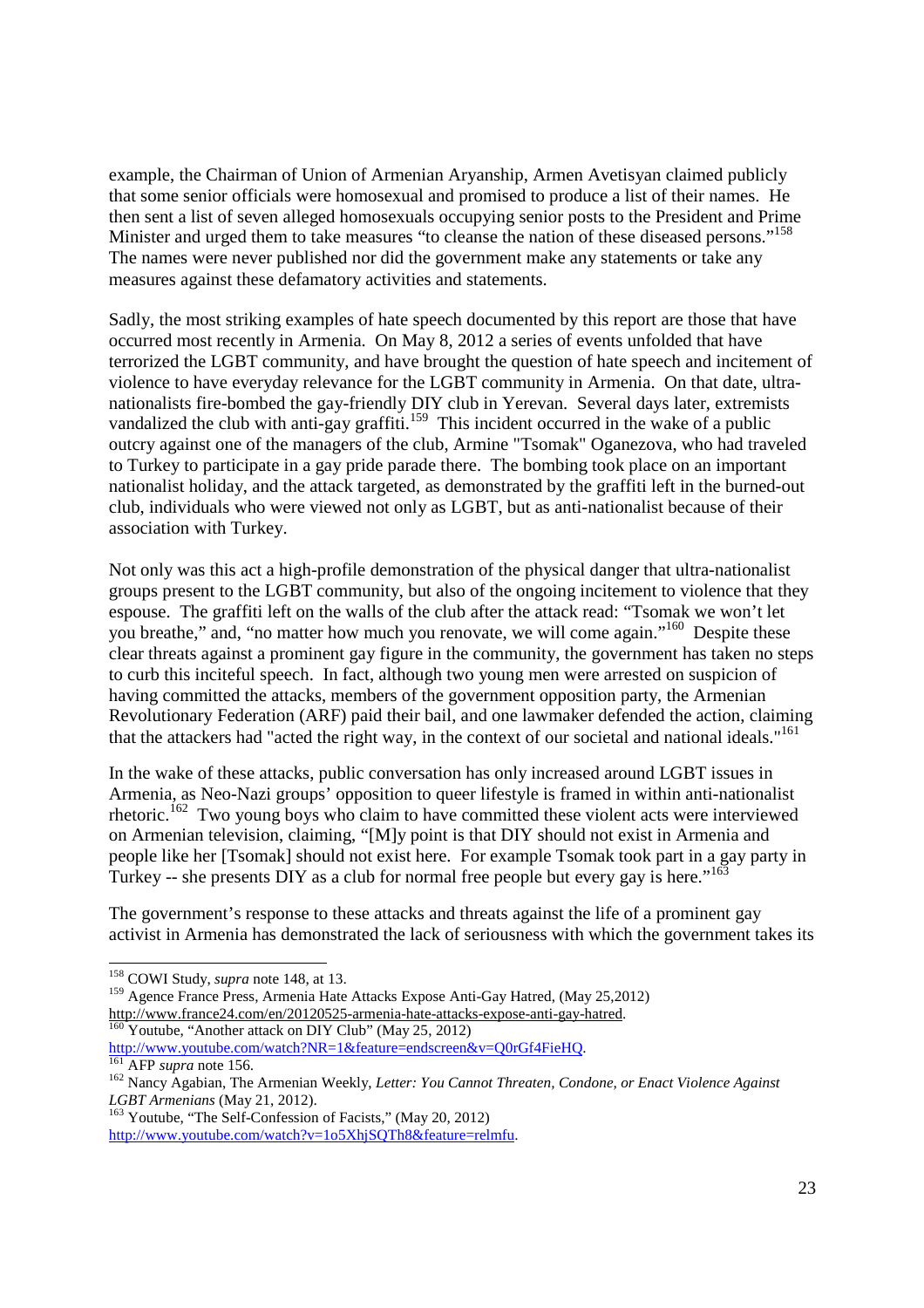obligations under Article 20 of the ICCPR. Shortly after the bombing, the deputy speaker of Parliament went on record saying, "As an Armenian citizen and member of (the ruling) nationalconservative party, I find the rebellion of the two young Armenian people against the homosexuals... completely right and justified."<sup>164</sup> On May 21, 2012, ARF MP Artur Aghabekyan stated that he "welcomes young people who do not simply ring the alarm bell but make practical steps in fighting against those who defame our national values and faith."<sup>165</sup> These statements by government officials are unequivocal calls of action against the LGBT community, in blatant violation of Armenia's obligation under ICCPR Article 20 to prevent hate speech.

Only two weeks after this event, a variety of civil-society groups, including some LGBTI groups, organized a "March for Diversity" in Yerevan to celebrate the United Nations "World Day of Cultural Diversity."<sup>166</sup> Although this event represented a broad cross-section of Armenian civil society, Neo-Nazi groups attacked the marchers, labeling the march as a gay pride parade. They attacked marchers with virulent speech and with physical violence.<sup>167</sup> Police intervened to prevent further violence from occurring, but the civil society groups' right to freedom of expression under Article 19 was severely compromised, as evidenced by their inability to hold a peaceful rally commemorating diversity without it being attacked by angry anti-gay mobs.

The on-going pattern of hate speech as tolerated by the government of Armenia demonstrates that under Article 20 of the Covenant, Armenia has failed its obligation to protect the LGBT community from all hate speech. After years of public hateful speech toward LGBT people, nationalist and/ or neo-Nazi groups finally acted on their threats of violence with the bombing of a gay-friendly club, and have continued since then to speak out regarding the need to cleanse Armenia of LGBT people, considered to be an anti-nationalist threat to the nation. The Armenian government must take every possible measure to stem this rising tide of vitriolic language before it incites any more violence against the LGBT community.

<sup>164</sup> AFP *supra* note 156.

<sup>165</sup> Agabian *supra* note 158.

<sup>166</sup> Nareg Seferian, *A Good Day for Homophobia in Yerevan* Armenian Weekly (May 22, 2012)*,* 

http://www.armenianweekly.com/2012/05/22/a-good-day-for-homophobia-in-yerevan/; Yelena Osipova, *Diversity March in Yerevan Attacked by Ultra-Nationalists,* http://lena-globalchaos.blogspot.fr/2012/05/diversity-march-inyerevan-hijacked-by.html;*Neo-nazi attack Diversity march in Armenia capital Yerevan calling it "gay pride*  UNZIPPED: GAY ARMENIA (May, 2012), http://gayarmenia.blogspot.fr/2012/05/neo-nazi-attack-diversity-marchin.html.

<sup>167</sup> *Id.*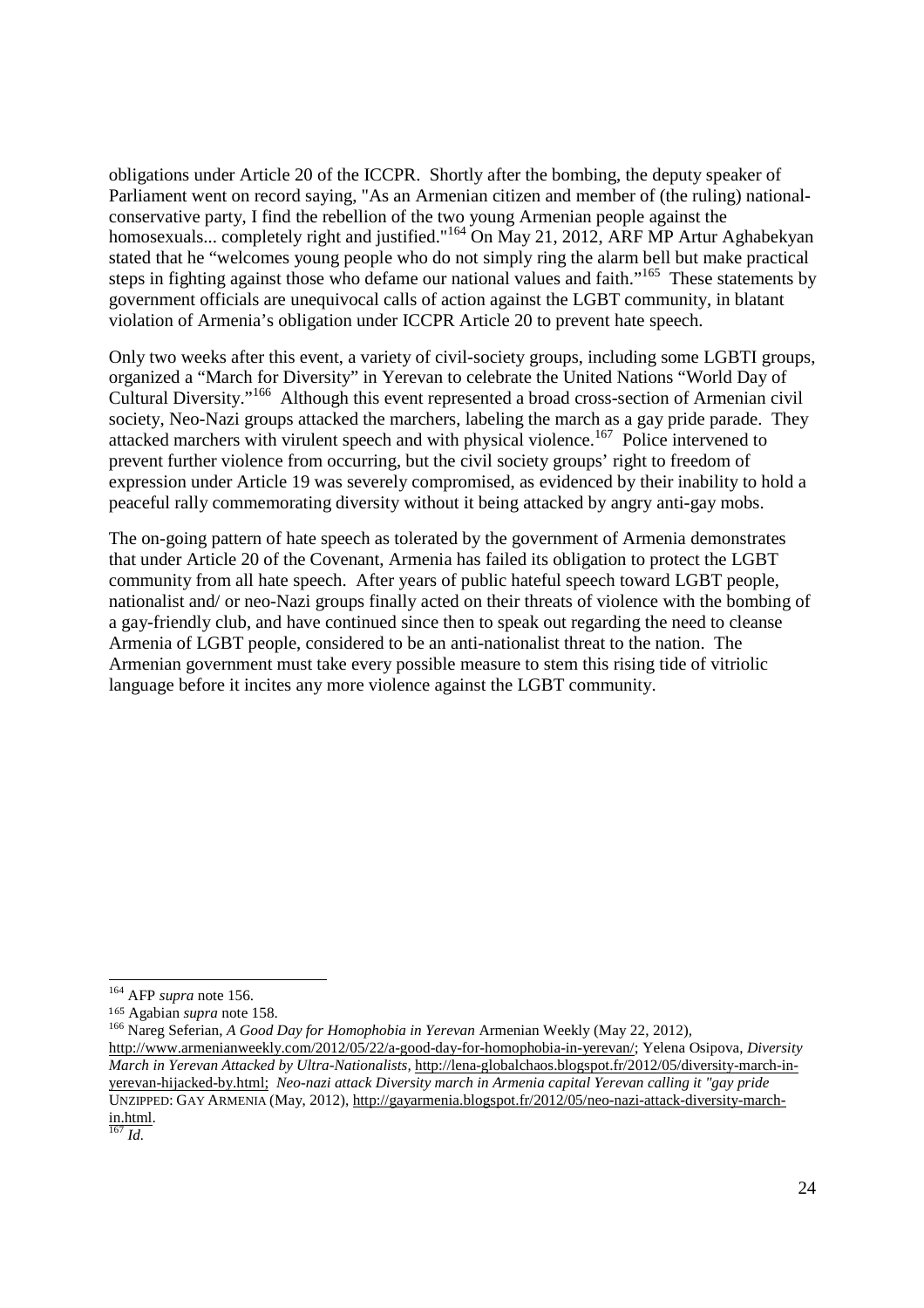#### **G. Recommendations**

The State of Armenia must adopt legislative, administrative, and judicial measures to ensure respect, protection, and promotion of, and minimize violation of, human rights without any distinction based on an individual's sexual orientation or gender identity. To that end, the Human Rights Committee should recommend:

- 1. Armenia should adopt anti-discrimination legislation that condemns discrimination based on sexual orientation or gender identity.
- 2. Armenia should take appropriate measures to end all discrimination against individuals on the basis of their sexual orientation and gender identity by adopting comprehensive anti-discrimination legislation. In particular, the State party should introduce a comprehensive system of laws that criminalize hate speech and discourage statements by public officials that foster discrimination against LGBT people.
- 3. Armenia should take action to end all violence committed against individuals on the basis of their sexual orientation and/or gender identity in the Armenian army or who are detained in prison. In particular, the State party should protect LGBT persons from discrimination, physical and mental torture, and degrading treatment. The State party should revise the military code and put in place measures to fully investigate alleged crimes on the basis of sexual orientation and/or gender identity, and where appropriate, ensure that such crimes are properly prosecuted and punished.
- 4. Armenia should take appropriate measures to ensure that all persons have the enjoyment of their rights and are entitled to access basic services, such as education and employment, without discrimination on the basis of their sexual orientation and gender identity. In particular, the State Party should pay special attention to undertake these efforts outside of the capital city of Yerevan.
- 5. Armenia should take steps to improve its public health campaign to end discrimination against LGBT persons infected with HIV/AIDS.
- 6. Armenia should adopt appropriate laws that permit transgender persons to legally transition, and to receive identity documents that reflect an individual's identified gender.